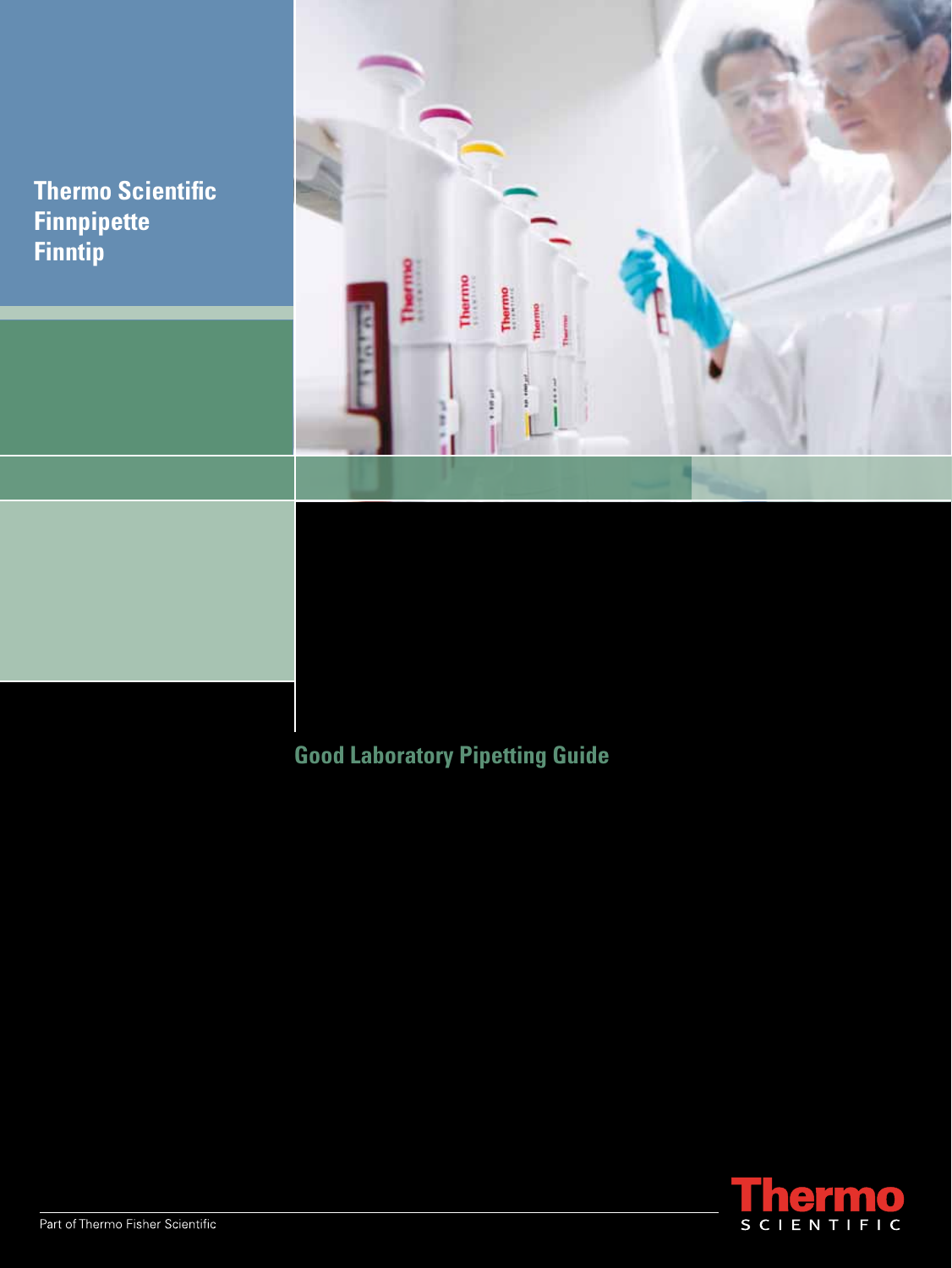# **Good Laboratory Pipetting Guide**

### **Contents**

| <b>Introduction</b>           |                                                                                                                                                                                                                                                                                                  | 3                                                |
|-------------------------------|--------------------------------------------------------------------------------------------------------------------------------------------------------------------------------------------------------------------------------------------------------------------------------------------------|--------------------------------------------------|
|                               | Over 35 years of innovation                                                                                                                                                                                                                                                                      | 3                                                |
| <b>Pipettes and Pipetting</b> |                                                                                                                                                                                                                                                                                                  | 4                                                |
|                               | How pipettes work<br>Pipetting terminology<br>Recommendations for pipetting different compounds<br>Getting started<br>Pipetting techniques<br>Pipetting in different applications<br>Selecting the tip<br>Ensuring optimum performance<br>Factors affecting the accuracy<br>Pipetting ergonomics | 4<br>5<br>6<br>6<br>6<br>8<br>9<br>9<br>10<br>11 |
|                               | <b>Decontamination Guidelines</b>                                                                                                                                                                                                                                                                | 12                                               |
|                               | Preventing cross-contamination                                                                                                                                                                                                                                                                   | 14                                               |
|                               | <b>Maintenance and Service</b>                                                                                                                                                                                                                                                                   | 14                                               |
|                               | Calibration of pipettes                                                                                                                                                                                                                                                                          | 15                                               |
| <b>Technical Information</b>  |                                                                                                                                                                                                                                                                                                  | 18                                               |
|                               | Chemical resistance of plastics<br>Finntip compatibility table<br>Conversion table<br>ISO 8655 error limits<br>Warranty registration<br>Troubleshooting                                                                                                                                          | 18<br>19<br>20<br>21<br>23<br>23                 |



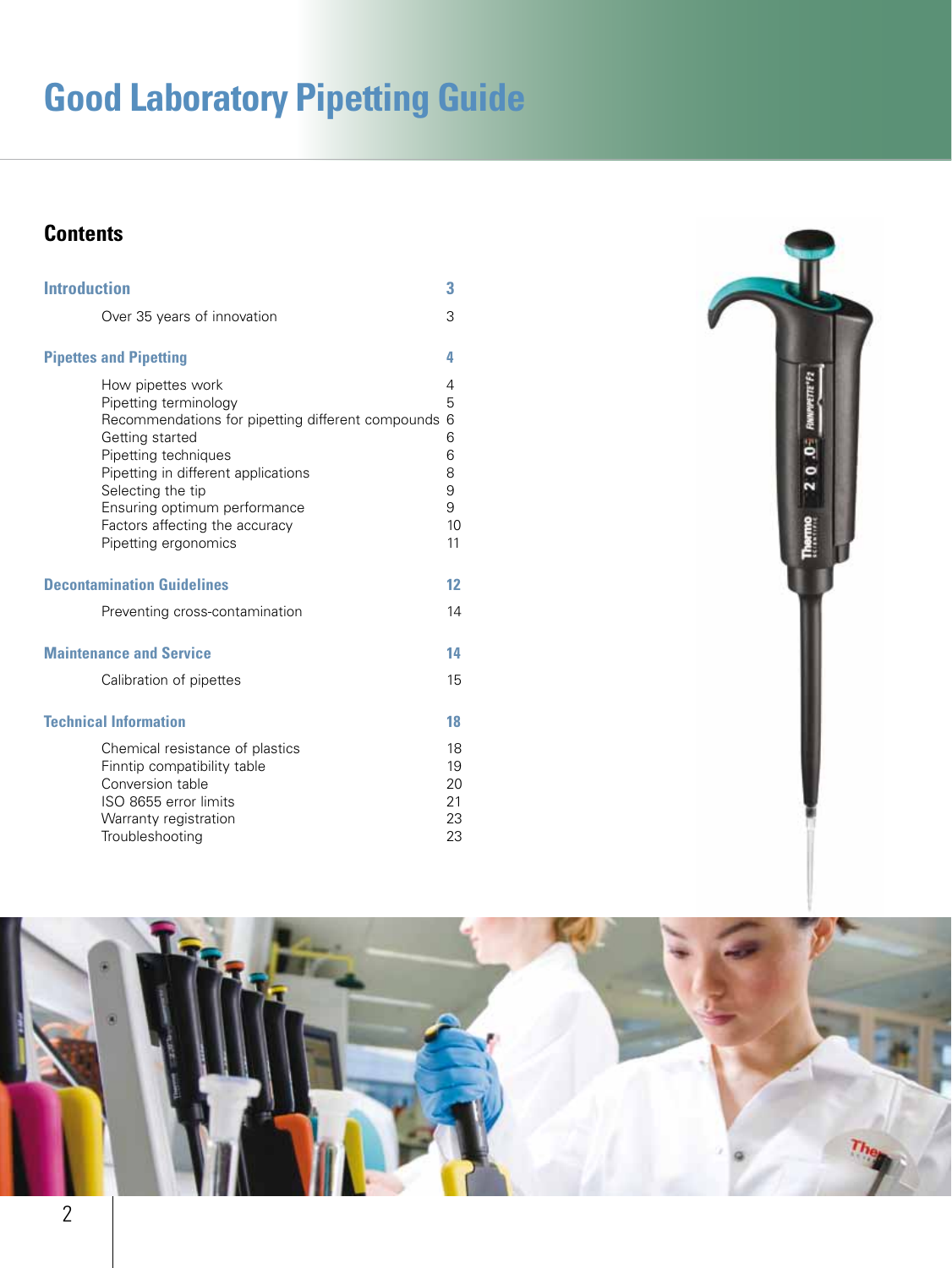### **Over 35 Years of Innovation**

### **A leader in pipetting**

For over 35 years, our goal has been to help customers in research and clinical laboratories to improve the speed, accuracy and precision of their pipetting.

Since the introduction of the first continuously variable micropipette in 1971, more than three million Thermo Scientific Finnpipettes have been sold in 150 countries. During this time, we have listened to customer feedback to develop a wide variety of innovative models that are increasingly easy and comfortable to use.

This guide outlines pipetting techniques and other practical information to help you achieve the best possible performance from your Finnpipette®.

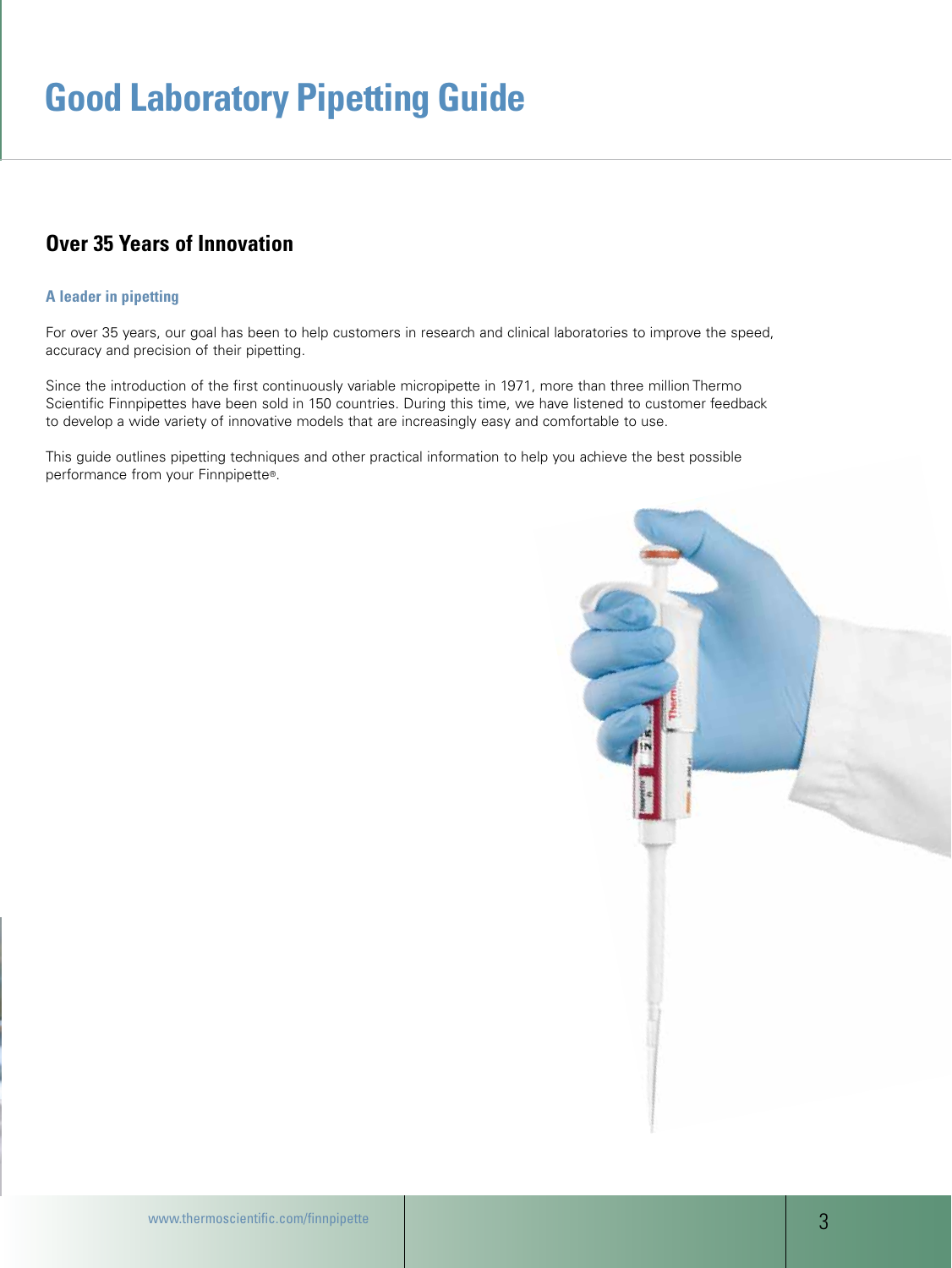### **How pipettes work?**

There are two types of pipettes: air displacement and positive displacement pipettes.

Air displacement pipettes are meant for general use with aqueous solutions. Positive displacement pipettes are used for highly viscous and volatile liquids.

Both pipette types have a piston that moves in a cylinder or capillary. In air displacement pipettes, a certain volume of air remains between the piston and the liquid. In positive displacement pipetting, the piston is in direct contact with the liquid.

#### **Air displacement pipetting**

Air displacement pipetting is highly accurate for standard pipetting applications. However, conditions, such as atmospheric pressure as well as the specific gravity and viscosity of the solution, may effect the performance of air displacement pipettes.

#### **How an air displacement pipette works?**

**1.** The piston moves to the appropriate position when the volume is set.

**2.** When the operating button is pressed to the first stop, the piston expels the same volume of air as indicated on the volume setting.

**3.** After immersing the tip into the liquid, the operating button is released.

This creates a partial vacuum, and the specified volume of liquid is aspirated into the tip.

**4.** When the operating button is pressed to the first stop again, the air dispenses the liquid. To empty the tip completely, the operating button is pressed to the second stop (blow-out).





*Aspirating the liquid (steps 1-3) Dispensing the liquid (step 4)*

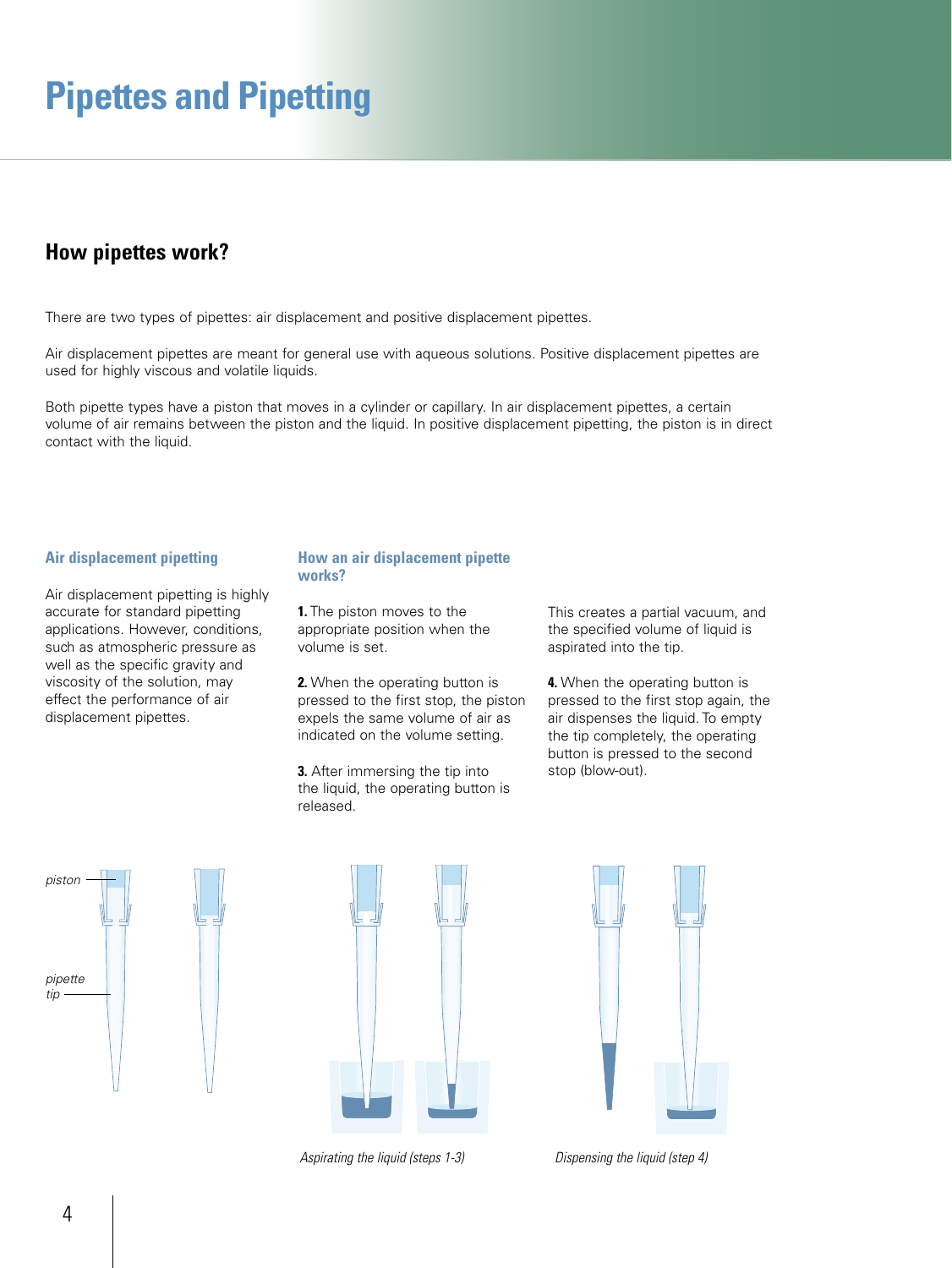### **Positive displacement pipetting**

The Thermo Scientific Finnpipette Stepper repeater pipette uses the positive displacement principle. Disposable Stepper microsyringe tips have a piston inside a cylinder unit. This helps to avoid sample-tosample cross-contamination (also known as sample carry-over) and contamination due to the aerosol effect.

### **How the Thermo Scientific Finnpipette Stepper works.**

**1.** The piston inside the tip rises when filling the tip with liquid.

**2.** When the dispensing lever is pressed down, the piston descends and the selected volume is dispensed. The dispensing lever has to be pressed once for each dispensing stroke (= step).



### **Pipetting terminology**

The following terms are used throughout this guide.

**Aspirate – to draw the liquid up into the pipette tip**

**Dispense – to discharge the liquid from the tip**

**Blow-out – to discharge the residual liquid from the tip**

**Calibration check – to check the difference between the dispensed liquid and the selected volume**

**Adjustment – altering the pipette settings so that the dispensed volume is within the specifications** 

### **Recommendations for pipetting different compounds**

| Solution/<br>compound           | <b>Examples</b>                                                       | <b>Pipette</b>                            | <b>Tip</b>                                       | <b>Pipetting</b><br>tech-<br>nique            | <b>Comments</b>                                                                                                                                          |
|---------------------------------|-----------------------------------------------------------------------|-------------------------------------------|--------------------------------------------------|-----------------------------------------------|----------------------------------------------------------------------------------------------------------------------------------------------------------|
| <b>Aqueous</b><br>solution      | Buffers, diluted salt<br>solutions                                    | Air displacement                          | Standard                                         | Forward                                       |                                                                                                                                                          |
| <b>Viscous</b><br>solution      | Protein and nucleic<br>acid solutions, glycerol,<br>Tween 20/40/60/80 | Air displacement<br>Positive displacement | Standard or wide orfice<br>Positive displacement | Reverse                                       | Pipette slowly to avoid bubble formation.                                                                                                                |
| <b>Volatile</b><br>compounds    | Methanol, hexane                                                      | Air displacement<br>Positive displacement | Filter<br>Positive displacement                  | Reverse                                       | Pipette rapidly to avoid evaporation. Carbon<br>filter tips prevent vapor going into the pipette<br>very effectively                                     |
| <b>Body fluids</b>              | Whole blood, serum                                                    | Air displacement                          | Standard or wide<br>orifice tip                  | Pipetting<br>of hetero-<br>geneous<br>samples | Residual liquid can be found on the outer<br>surface of the tip. Wipe the tip against the edge of the vessel to remove this liquid before<br>dispensing. |
| <b>Nucleotide</b><br>solutions  | Gonomic DNA, PCR<br>products                                          | Air displacement<br>Positive displacement | Filter or wide orifice<br>Positive displacement  | Forward                                       | For genomic DNA wide orifice tips can be<br>used to eliminate mechanical shearing.                                                                       |
| <b>Radioactive</b><br>compounds | <sup>14</sup> Carbonate, <sup>3</sup> H-thy-<br>midine                | Air displacement<br>Positive displacement | Filter<br>Positive displacement                  | Forward                                       |                                                                                                                                                          |
| Acids/alkalis                   | $H_2SO_A$ , HCI, NaOH                                                 | Air displacement                          | Filter                                           | Forward                                       |                                                                                                                                                          |
| Toxic<br>samples                |                                                                       | Air displacement<br>Positive displacement | Filter<br>Positive displacement                  | Forward or<br>reverse                         |                                                                                                                                                          |

ە<br>-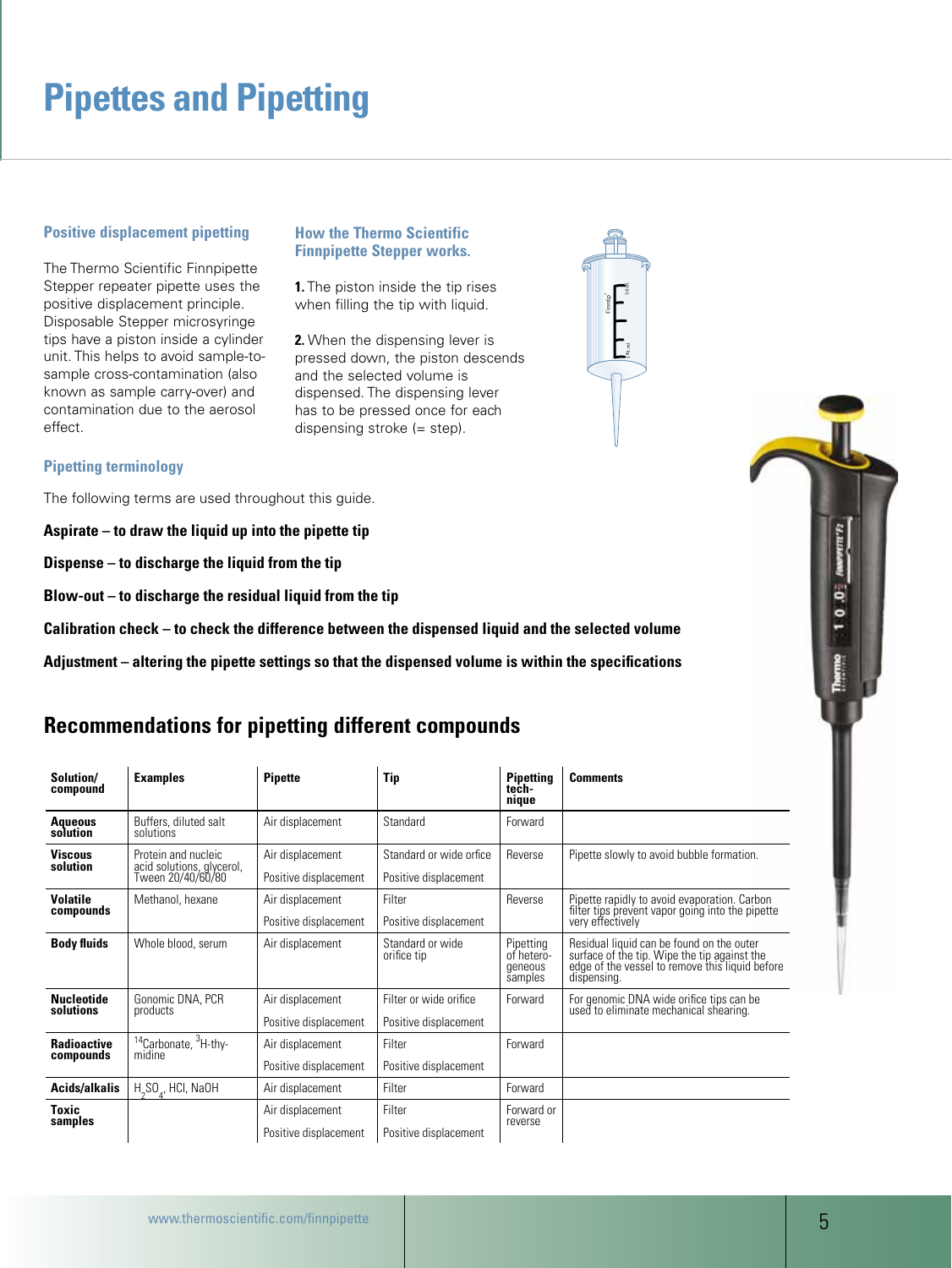### **Getting started**

- Check your pipette at the beginning of your working day for dust and dirt on the outside. If needed, wipe with 70% ethanol.
- Check that you are using tips recommended by the manufacturer. To ensure accuracy, use only high-quality tips made from contaminationfree polypropylene.
- Tips are designed for single use. They should not be cleaned for reuse, as their metrological characteristics will no longer be reliable.
- Pre-rinsing (three to five times) the tip with the liquid to be pipetted improves accuracy. This is especially important when pipetting volatile compounds since it prevents liquid from dripping out of the tip.
- Pipette parallel samples in a similar way.
- Avoid turning the pipette on its side when there is liquid in the tip. Liquid might get into the interior of the pipette and contaminate the pipette.
- Avoid contamination to or from hands by using the tip ejector.
- Always store pipettes in an upright position when not in use. Finnpipette stands are ideal for this purpose.

### **Pipetting techniques**

### **Forward pipetting**

| <b>Ready position</b> |  |  |
|-----------------------|--|--|
| <b>First stop</b>     |  |  |
| <b>Second stop</b>    |  |  |

**Yes:** When pipetting and mixing a sample or reagent into another liquid.

The forward technique is recommended for aqueous solutions, such as buffers, diluted acids or alkalis.

Otherwise **no**: Formation of bubbles or foam in the tip or in the test tube or well.

1. Press the operating button to the first stop.

2. Dip the tip into the solution to a depth of 1 cm, and slowly release the operating button. Withdraw the tip from the liquid, touching it against the edge of the reservoir to remove excess liquid.

3. Dispense the liquid into the receiving vessel by gently pressing the operating button to the first stop. After one second, press the operating button to the second stop. This action will empty the tip. Remove the tip from the vessel, sliding it along the wall of the vessel.

4. Release the operating button to the ready position.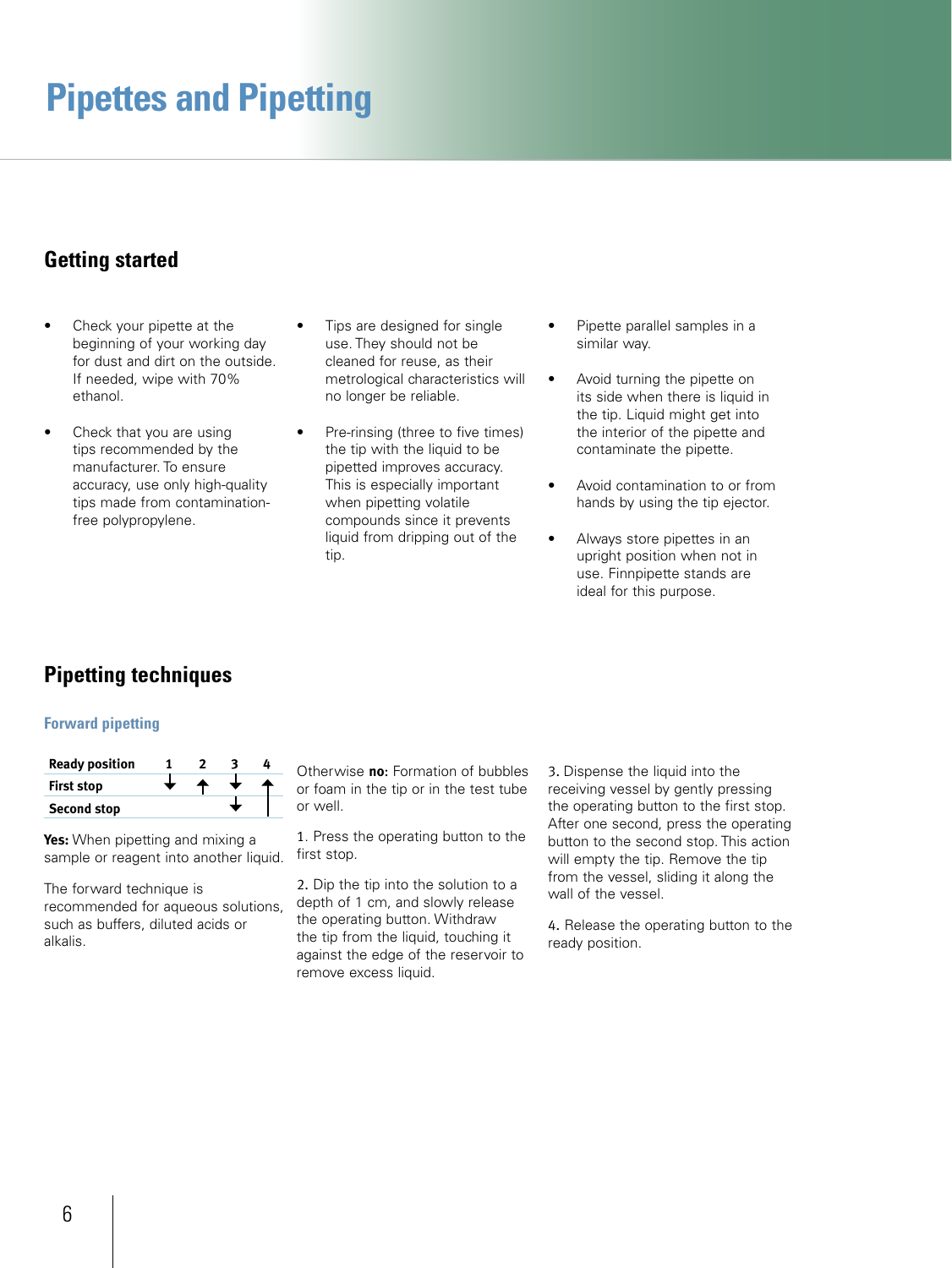### **Repetitive pipetting**

| <b>Ready position</b> |  |  |  |
|-----------------------|--|--|--|
| <b>First stop</b>     |  |  |  |
| <b>Second stop</b>    |  |  |  |

Yes: Especially for adding reagents into tubes or into the wells of microplates.

This technique is intended for repeated pipetting of the same volume.

#### **Reverse pipetting**

| <b>Ready position</b> |  |  |  |
|-----------------------|--|--|--|
| <b>First stop</b>     |  |  |  |
| <b>Second stop</b>    |  |  |  |

**Yes:** For pipetting samples or reagents when no mixing into another liquid is required.

Reverse pipetting avoids the risk of splashing, and foam or bubble formation.

The reverse technique is used for pipetting solutions with a high

1. Press the operating button to the second stop.

2. Dip the tip into the solution to a depth of 1 cm, and slowly release the operating button. Withdraw the tip from the liquid, touching it against the edge of the reservoir to remove excess liquid.

3. Dispense the liquid into the receiving vessel by gently pressing the operating button to the first stop. Hold the button in this position. Some liquid will remain in the tip, and this should not be dispensed.

4. Continue pipetting by repeating steps 2 and 3.

viscosity or a tendency to foam. This method is also recommended for dispensing small volumes. It can also be used with air displacement pipettes.

1. Press the operating button to the second stop.

2. Dip the tip into the solution to a depth of 1 cm, and slowly release the operating button. This action will fill the tip. Withdraw the tip from the liquid, touching it against the edge of the reservoir to remove excess liquid.

3. Dispense the liquid into the receiving vessel by depressing the operating button gently and steadily to the first stop. Hold the button in this position. Some liquid will remain in the tip, and this should not be dispensed.

4. The liquid remaining in the tip can be pipetted back into the original solution or thrown away with the tip.

5. Release the operating button to the ready position.

### **Pipetting of heterogeneous samples**



**Yes:** When prerinsing the tip is not possible and the full sample should be dispensed for correct analysis.

This technique is used for pipetting heterogeneous samples, such as blood or serum.

1. Press the operating button to the first stop. Dip the tip into the sample. Make sure the tip is sufficiently below the surface.

2. Release the operating button slowly to the ready position. This action will fill the tip with the sample. Remove the tip from the solution by sliding it along the wall of the vessel. Dip the tip into the target solution. Make sure the tip is sufficiently below the surface.

3. + 4. Press the operating button to the first stop and release it slowly to the ready position. Do not remove the tip from the solution. Repeat this process until the interior wall of the tip is clear.

5. Remove the tip from the solution by sliding it along the wall of the vessel. Press the operating button to the second stop, and completely empty the tip.

6. Release the operating button to the ready position.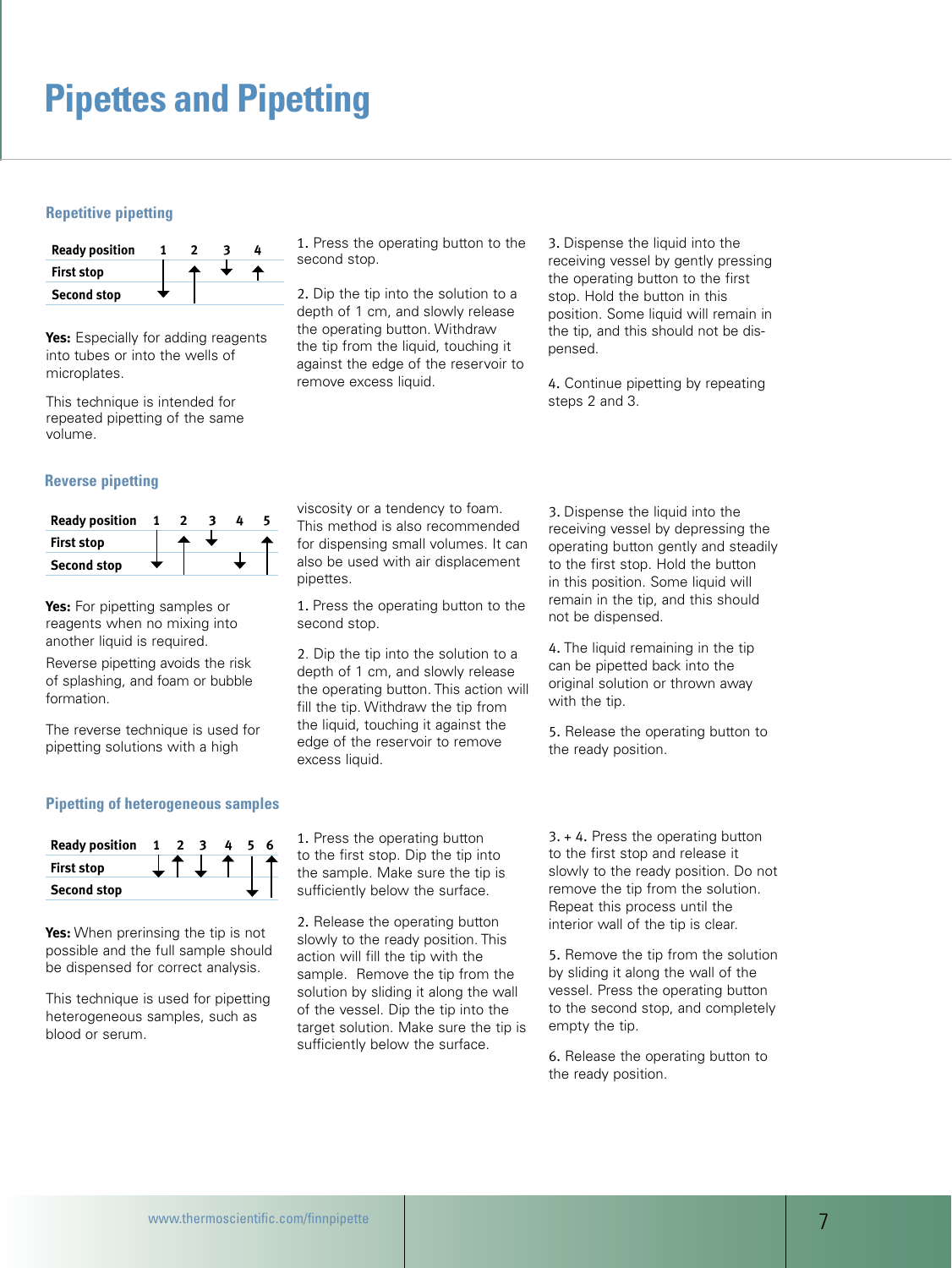### **Pipetting in different applications**

Variable volume air displacement single channel pipettes are the most used laboratory instruments. Because of its versatility and wide volume range, the same pipette can be used for multiple applications. By changing the tip type from, for example, a standard tip to a wide bore tip enables dispensing viscous liquids more accurately. Other tip types for special applications are gel loading tips and purity certified tips.

Multichannel pipettes are most commonly used in microplate applications, such as ELISA, PCR or cell culture. Manual multichannel pipettes offer instant usability for small scale multichannel work. Multichannel pipettes are available as 8- or 12-channel versions to work with 96-well microplates and as a 16-channel version to work with 384-well microplates.

In applications where a lot of repetitive pipetting is performed, an electronic pipette provides a huge ergonomic benefit. The Thermo Scientific Finnpipette Novus is a versatile laboratory workhorse

which can be programmed to perform most laboratory tasks. The most commonly used function of electronic pipettes is the aliquoting of a reagent into multiple doses (stepper mode). By using a multichannel electronic pipette and stepper mode in microplate filling, the time used for filling the plate can be reduced from several minutes to less than a minute.

Serological pipettes are used in cell and tissue culture applications and in general laboratory liquid dosage, when over one ml volumes are pipetted. Serological pipettes are made of glass or polystyrene. Plastic, disposable pipettes are useful in applications where sterility is a requirement. Pipetting aids, such as the Thermo Scientific Finnpipette C1, help to aspirate and dispense liquids accurately and with precision. The speed of both aspiration and dispensing can be adjusted separately to work with a variety of liquids.

A bulk reagent dispenser is a reliable and easy tool for dispensing reagents directly from the reagent bottle. A dispenser offers speed and accuracy with no extra working steps in everyday liquid dispensing.

The Finnpipette Stepper works on the positive displacement principle. The non-air contact offers benefits when working with viscous or volatile liquids. The same handle can be used with different volume tips.

*Finnpipette F1*

*Finnpipette C1*



*Finnpipette F1 Multichannel Finnpipette Novus Finnpipette Stepper Finnpipette Dispenser*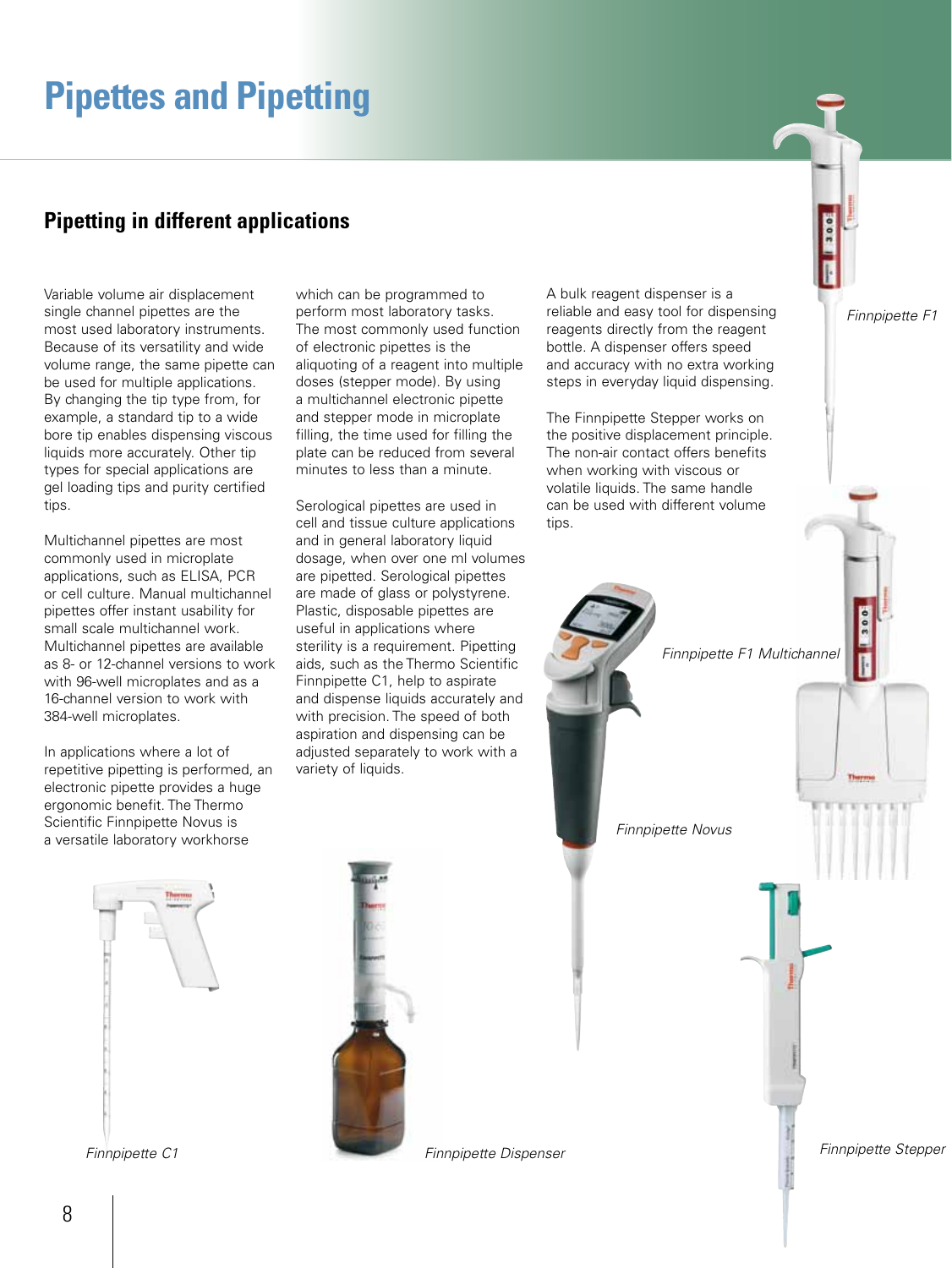### **Selecting the tip**

A standard tip is a multipurpose tip for all laboratory applications to meet all kinds of performance requirements, ranging from very high accuracy to plain reagent dispensing with greater tolerance.

A filter tip is beneficial when the assay is sensitive to crosscontamination or the sample can contaminate the lower part of the pipette. The filter prevents liquid from splashing accidentally inside the pipette and aerosols from penetrating into the pipette tip cone during pipetting. We offer both self-sealing barrier and non-self-sealing filter tips. Both tip types are designed to prevent cross-contamination. The barrier tip blocks the filter if any liquid touches the filter which is very beneficial in an over-aspiration situation.

In applications demanding the highest level of purity, sterile standard tips and filter tips are free of human DNA, DNase, RNase and endotoxins. A rack of tips is individually bagged and then sterilized either by gamma radiation or e-beam. In an extremely sensitive application, a singlewrapped tip can be used.

Special tips, such as wide bore tips, are very user-friendly for viscous liquids and when dispensing macro molecules or cells. Nanoliter

dispensing can also be done with a disposable tip, Thermo Scientific Finntip Pocket, which offers 50 nl and 250 nl dispensing in suspended DMSO. Stepper tips can be used in applications requiring 0.5 ml to 50 ml repetitive dispensing.

The Thermo Scientific Finntip has a lot of different packaging options. The most used is the rack format, since the tips are easily available and attaching the tip is convenient without using your hands. The very useful space-saving refill kit contains a lot of tips in one pack to be used with racks. Bag tips are offered with a handy zip-lock mechanism to close the bag after taking a tip.



### **Ensuring optimum performance**

**Error-free pipetting requires both precision and accuracy. A number of factors can affect these specifications. These form the main quantitative parameters for evaluating pipette performance.**

### **What are accuracy and precision?**

**Accurate, but not precise:** The mean volume is the correct (set) volume, but the separate pipettings differ from the set volume.

**Precise, but not accurate:** There is no variation between the separate pipettings, but the mean volume differs from the set volume.

**Accurate and precise:** The mean volume is the set volume and there is no variation between the different pipettings.

For example, when the set volume is 20 µl:

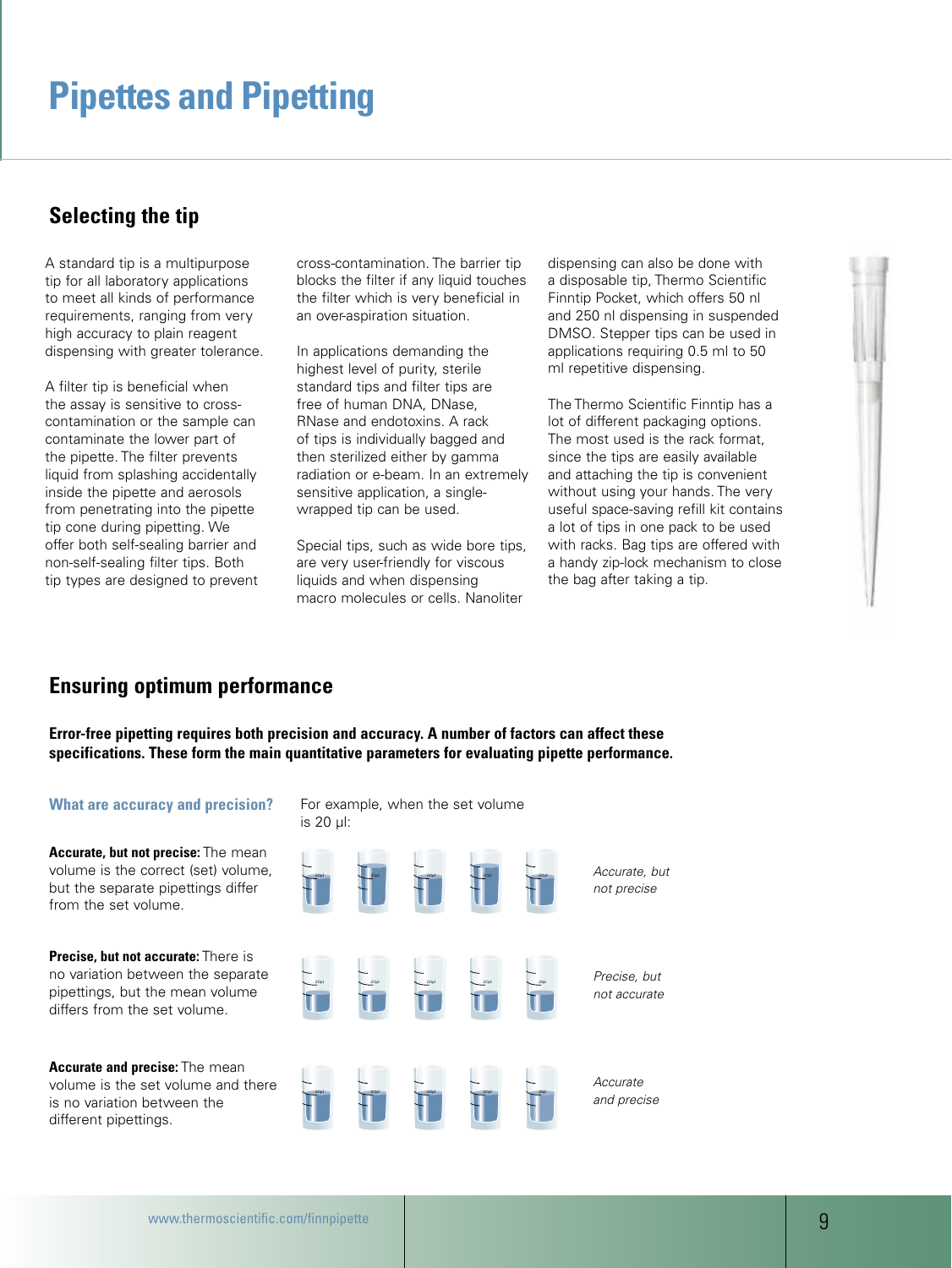### **Pipetting position (e.g. when using a 1-10 ml pipette)**



**Factors affecting the accuracy of air displacement pipettes**

#### **Temperature**

Temperature has many effects on pipetting accuracy. The factor that has the greatest effect is the temperature difference between the used delivery device and liquid. The air gap (dead air volume) between the liquid surface and the piston experiences thermal expansion effects according to the case. This either reduces or increases the liquid amount aspirated into the tip along with other effects.

### **Density**

The density (mass/volume ratio) affects the liquid volume that is aspirated into the tip. A smaller dose of liquid with higher density than water is aspirated compared to similar operation with water. With lower density liquids the effect is the opposite. This is caused by the flexible dead air volume along with the earth gravity. The density of liquids also varies according to the temperature. Typically the density for water is 0.998 kg/dm $^3$ , for ethanol 0.79 kg/dm $^3$  and for sulfuric acid (95-98%  $\rm H_2SO_4$ ) 1.84 kg/dm $^3$  (the values apply at the temperature of 20°C).

#### **Altitude**

The geographic altitude affects the accuracy through air pressure. The air pressure decreases in higher altitudes and the conversion factor Z decreases as well. Also, with some liquids the boiling point decreases quite close to room temperature, which will increase the evaporation loss dramatically.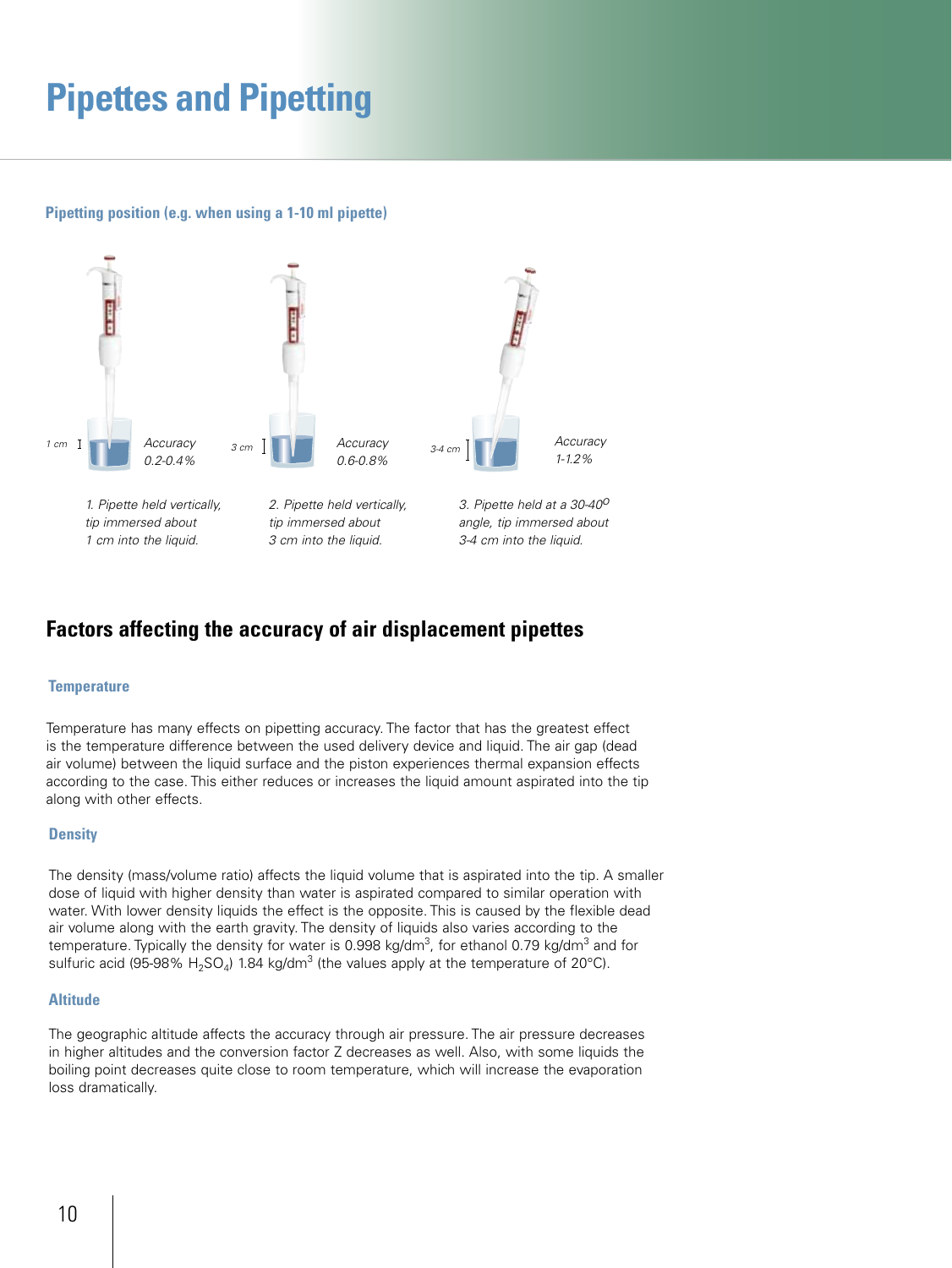### **Pipetting ergonomics**

We have pioneered the design of ergonomic pipettes, including the Thermo Scientific Finnpipette F-series. Created in cooperation with ergonomics specialists, this lightweight, user-friendly pipette has light pipetting and tip ejection forces that reduce pipetting stress.

Manual pipetting creates a muscoskeletal load on the neck, shoulders and upper limbs that can lead to repetitive stress injuries. Here are tips that can help minimize the risk of injuries.

#### **Recommendations for ergonomic pipetting**

- Select an appropriate pipette for the task. Use an electronic pipette to fill 96- or 384well plates, especially for long pipetting sessions.
- Arrange pipettes, racks and other accessories so that you can easily reach them.
- Use a chair with adjustable height and adjust the chair so that you have a good working posture. An armrest and footrest can help reduce fatigue.
- Keep your wrists straight and use a relaxed grip while pipetting.
- Take a 1 to 2 minute break is recommended after every 20 minutes.
- If possible, switch between your right and left hand every now and then
- Change body position, if possible (sitting/standing).

### **More information**

#### *References*

*Björksten, M.G., Almby, B., Jansson, E.S., 1994. Hand and shoulder ailments among laboratory technicians using modern plunger-operated pipettes. Applied Ergonomics 25, pp. 88–94.*

*Fredriksson K. 1995. Laboratory work with automatic pipettes: a study on how pipetting affects the thumb. Ergonomics 38, pp. 1067-1073.*

*Jones R. L. and D. Eagleson. 2001. Ergonomic considerations in the development of a class II, type A/B3 biological safety cabinet. American Clinical Laboratory 20 (4), pp. 37-42.*

*Lintula M. and N. Nevala. 2006. Ergonomics and the usability of mechanical single-channel liquid dosage pipettes. International Journal of Industrial Ergonomics 36, pp. 257–263.*

#### *Links*

*Lab Workers - Take Pain Out of Pipetting. Occupational Health Branch (OBH) publication. Available at http://www.cdph. ca.gov/programs/hesis/Documents/labwork.pdf*

*Reducing the Risk of Muscoskeletal Injury in Healthcare Laboratory Technologists Performing Pipetting Tasks. Occupational Health & Safety Agency for Healthcare (OHSAH) Publication. Available at http://www.ohsah.bc.ca/media/30-PU-Pipetting. pdf http://www.ergonomics.ucla.edu/Tips\_Pipette.html* 

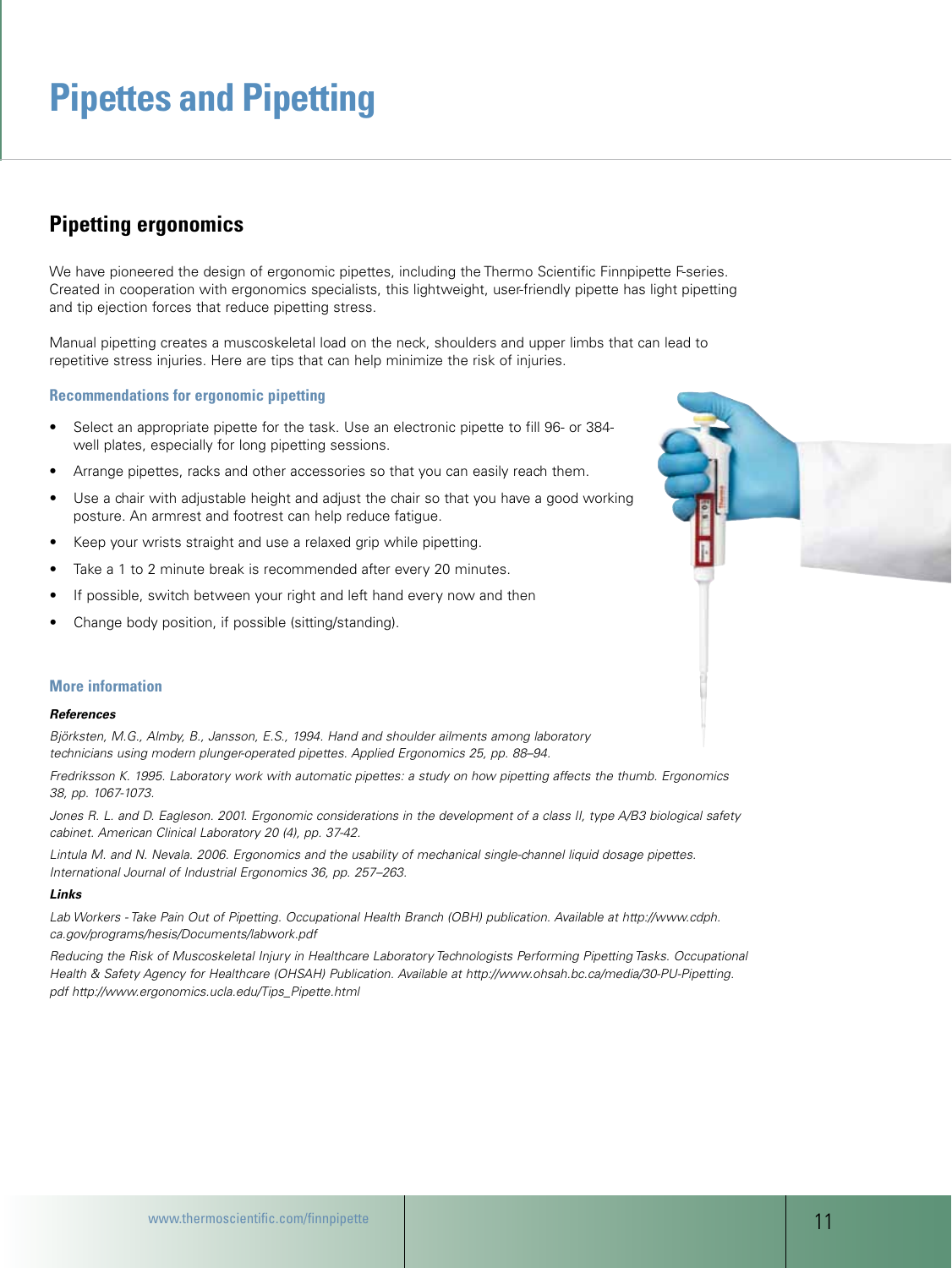# **Decontamination Guidelines**

### **Definitions\***

- • Decontamination Any process for removing and/or killing microorganisms. The same term is also used for removing or neutralizing hazardous chemicals and radioactive materials.
- Disinfection A physical or chemical means of killing microorganisms, but not necessarily spores.
- Sterilization A process that kills and/or removes all classes of microorganisms and spores.

### **Pipette cleaning**

Cleaning requirements depend on pipette use and the liquid. The chemical compatibility of the pipette should be checked prior to cleaning. When necessary, protective clothing, goggles and disposable gloves should be worn. Cleaning guidelines for Finnpipettes are given in Table 1.

| <b>Pipetted liquids</b>                       | <b>Cleaning guidelines</b>                                                                                                                                                                                                                                                                                                                                     |
|-----------------------------------------------|----------------------------------------------------------------------------------------------------------------------------------------------------------------------------------------------------------------------------------------------------------------------------------------------------------------------------------------------------------------|
| <b>Aqueous solutions</b><br>and buffers       | Open the pipette, rinse the contaminated parts thoroughly with distilled water, and allow to dry.                                                                                                                                                                                                                                                              |
| <b>Acids and alkalis</b>                      | It is advisable to clean the tip cone and the lower part of the tip ejector with distilled water more<br>frequently if acids or alkalis are handled. Clean as described in "Aqueous solutions and buffers".                                                                                                                                                    |
| <b>Organic solvents</b>                       | Immerse the contaminated parts in a detergent solution such as Deconex <sup>®</sup> 12 Basic. Rinse<br>thoroughly with distilled water and allow to dry.                                                                                                                                                                                                       |
| <b>Radioactive</b><br>solutions               | Open the pipette and place the contaminated parts in a strong detergent or cleaning solution.<br>Rinse several times with distilled water and allow to dry.                                                                                                                                                                                                    |
|                                               | Decontamination should always be followed by confirming that radioactivity has been reduced to<br>an acceptable level. All used cleaning materials are radioactive waste and must be disposed of<br>according to regulations.                                                                                                                                  |
| <b>Proteins</b>                               | Open the pipette, immerse the parts in a detergent solution, such as Deconex® 12 Basic. Rinse<br>well with distilled water and allow to dry.                                                                                                                                                                                                                   |
| <b>DNA, RNA</b>                               | • DNA can be eliminated by immersing pipette parts in at least 3% (w/v) sodium hypochlorite<br>for at least 15 minutes (2, 3). Rinse well with distilled water and allow to dry.                                                                                                                                                                               |
|                                               | • Treat the pipette parts with Thermo Scientific DNA AWAY (Cat. no. 7008 and 7009<br>according to instructions.                                                                                                                                                                                                                                                |
|                                               | • Exposure to ultraviolet (UV) light for 30-60 minutes will further reduce but not completely<br>eliminate DNA contamination on the pipette surface (4).                                                                                                                                                                                                       |
|                                               | No special treatment is required to remove RNA because it degrades rapidly and is sensitive<br>٠<br>to ubiquitous RNases.                                                                                                                                                                                                                                      |
| <b>DNase, Rnase</b>                           | • RNase can be removed by first cleaning the pipette with a detergent solution, followed by<br>thoroughly rinsing with water and then 95% ethanol to speed the drying process. Pipette<br>parts are then soaked in a 3% hydrogen peroxide solution for 10 minutes. Finally, the parts<br>are rinsed thoroughly with DEPC-treated water (5) and allowed to dry. |
|                                               | Treat the pipette parts with Thermo Scientific RNase AWAY (Cat. no. 7006 and<br>$\bullet$<br>007) according to instructions.                                                                                                                                                                                                                                   |
|                                               | DNase can be destroyed by autoclaving (15 min, 121°C).                                                                                                                                                                                                                                                                                                         |
| Viruses.<br>mycoplasma,<br>bacteria and fungi | Ultraviolet (UV) radiation is a practical method for inactivating viruses, mycoplasma, bacteria and<br>fungi. While Finnpipettes are UV resistant, the handles might change color from gray to light<br>yellow. If the inner parts of the pipette are exposed to UV light, make sure that the piston and<br>O-rings are sufficiently lubricated.               |

Table 1. Cleaning guidelines for Finnpipettes

\* Definitions comply with the WHO Laboratory biosafety manual (1).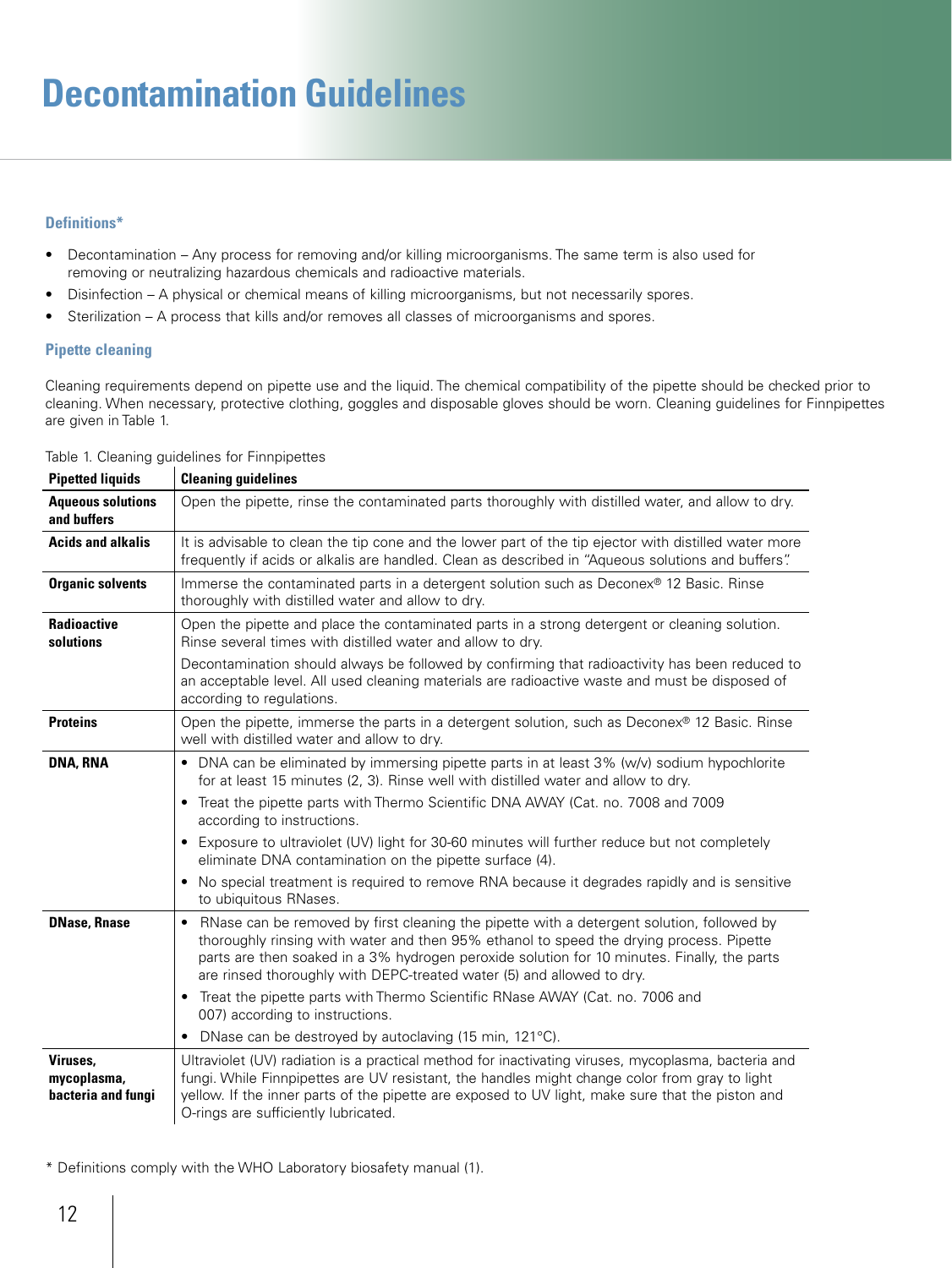## **Decontamination Guidelines Decontamination Guidelines**

Before assembling the pipette, wipe the piston with 70% ethanol and lubricate with the lubricant that is provided with the pipette. When removing RNase, use a freshly opened ethanol bottle and prepare 70% ethanol in DEPCtreated water.

### **Pipette sterilization**

Autoclaving is the simplest sterilization method if all pipette parts tolerate extreme heat. Pipettes should be autoclaved according to the manufacturer's instructions. To achieve sterility, a holding time of at least 20 minutes at 121°C (252°F) is required.

- Fully autoclavable Finnpipette models: F2, Focus and Digital.
- • Autoclavable tip cones: Finnpette Novus, F3 and F1 (see Instructions for Use).

With the exception of the electronic Novus pipette handle, all Finnpipettes can be sterilized with STERRAD<sup>®</sup> and ethylene oxide treatments. The pipette should be disassembled before the sterilization treatment.

#### **Chemical disinfection and sterilization**

Chemical disinfectants or sterilants are used to decontaminate surfaces and equipment if autoclaving is not possible or practical. The choice of a chemical disinfectant or sterilant depends on the microorganisms of concern. Also, the chemical compatibility of the materials should be taken into account. Examples of chemical disinfectants or sterilants are listed in Table 2.

If the lower tip cone and the tip ejector of a pipette have to be chemically decontaminated, the pipette should be disassembled according to the Instructions for Use.

The handle and the dispensing button of the Finnpipette F1 are made of an antimicrobial polymer. Common laboratory disinfectants, such as 70% ethanol, Virkon® or 5% sodium hypochlorite, can be used to clean the surface without any effect on antimicrobial treatment.

|                                | <b>Disinfection time</b><br>(at $20^{\circ}$ C) | <b>Sterilization time</b><br>(at $20^{\circ}$ C) | <b>Chemical compatibility</b><br>with Finnpipettes |
|--------------------------------|-------------------------------------------------|--------------------------------------------------|----------------------------------------------------|
| Hydrogen peroxide<br>$(7.5\%)$ | 30 min                                          | 6 h                                              | Yes                                                |
| Glutaraldehyde (2.5%)          | $20 - 90$ min                                   | 10 h                                             | Yes                                                |
| Sodium hypochlorite<br>(5%)    | $20 \text{ min}$                                | <b>NA</b>                                        | Yes                                                |
| Ethanol (70%)                  | $10 - 30$ min                                   | <b>NA</b>                                        | Yes                                                |

Table 2. Examples of chemical disinfectants and sterilants

### *References*

*1. World Health Organization. 2004. Laboratory biosafety manual. 3rd edition. Geneva, Switzerland.*

*2. Kemp, B. M. and D. G. Smith. 2005. Use of DNase to eliminate contamination in ancient DNA analysis. Forensic Sci. Int. 10 (154), pp. 53-61.*

*3. Prince, A. M. and L. Andrus. 1992. PCR: how to kill unwanted DNA. Biotechniques 12 (3), pp. 58-60.*

*4. Cone, R. W. and M. R. Fairfax. 1993. Protocol for ultraviolet irradiation of surfaces to reduce PCR contamination. Genome Research 3, pp. S15-S17.*

*5. Sambrook, J., E. F. Fritsch and T. Maniatis. 1989. Extraction and purification of RNA. In: Molecular Cloning - A Laboratory Manual, 2nd edition. Cold Spring Habor Laboratory Press, New York.*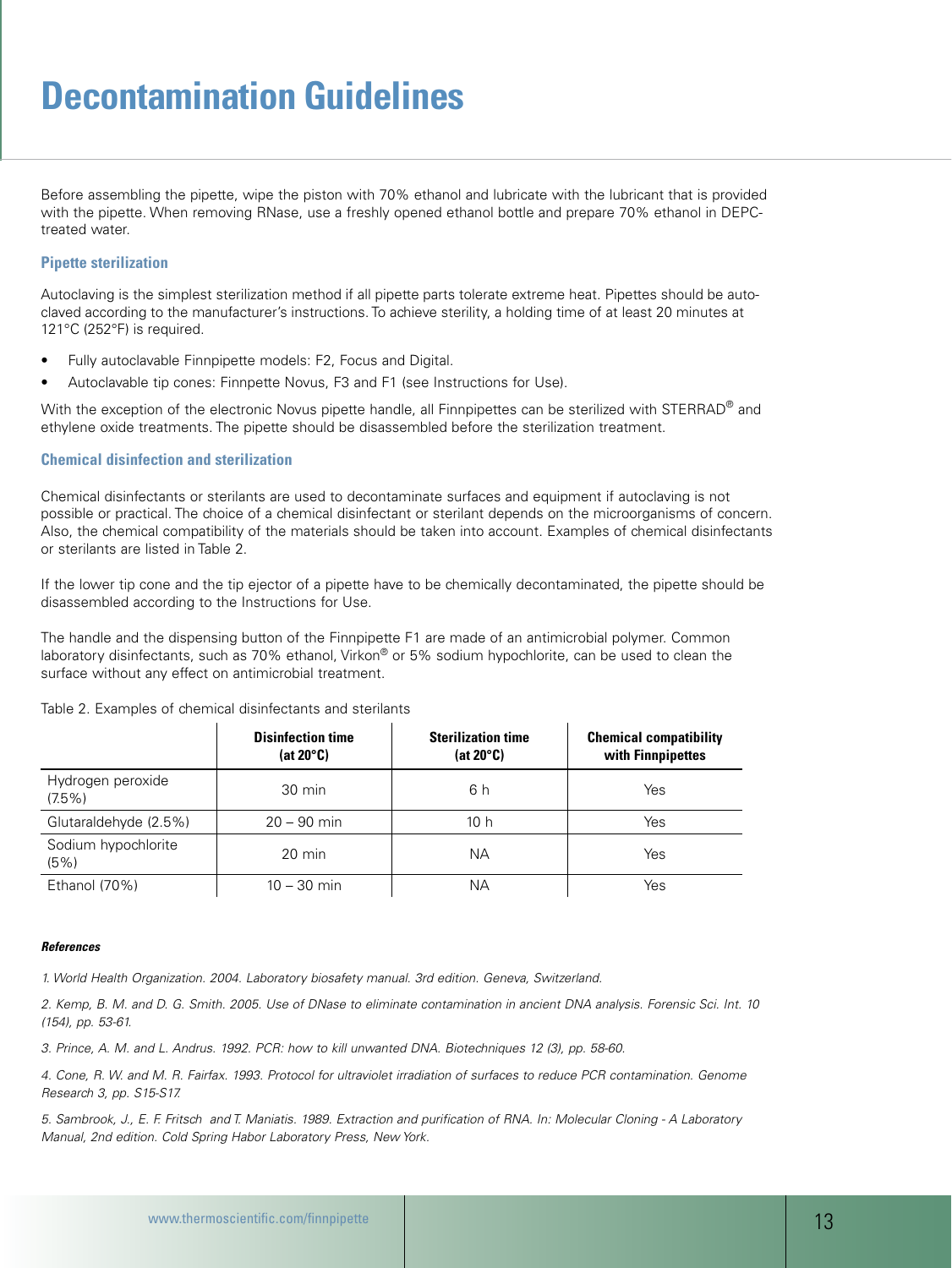## **Decontamination Guidelines**

### **Preventing cross-contamination**

### **Pipette-to-sample**

A contaminated pipette or contaminated tips can cause contamination of samples.

#### Prevention:

- Use filter tips.
- Change the tip after pipetting each sample.
- Clean the pipette regularly.

### **Maintenance and Service**

In order to maintain the pipette's optimal functionality, regular maintenance is necessary.

**Sample-to-pipette**

Prevention:

Samples or aerosols from samples can enter the cone of the pipette.

• Keep the pipette vertical when pipetting in order to prevent liquid from running into the pipette body.

• Release the push button slowly.

• To avoid aerosol contamination, use filter tips or use a positive displacement pipette and tips.

All the Finnpipettes are easy to service, and basic maintenance and calibration can be done by the user. However, time can be saved if our calibration service is used. For more information about our service offerings, see the Thermo Scientific pipette service and calibration offering on page 17.

### **Preparation**

Before beginning maintenance, make sure the pipette is properly decontaminated. Check that you have the following materials available:

- Instructions for Use
- Service tool (if needed)
- • Lubricant
- Small paintbrush
- **Sponge**
- Cotton swabs
- Common disinfectant (70% ethanol, Virkon® or 10% sodium hypochlorite)



### **Sample-to-sample (carry-over)**

The remains of sample A can mix with next sample B inside the tip and may cause a false test result.

Prevention:

- Change the tip after each sample.
- If you suspect that your pipette is contaminated, clean with a suitable method (see Table 1), and autoclave if needed.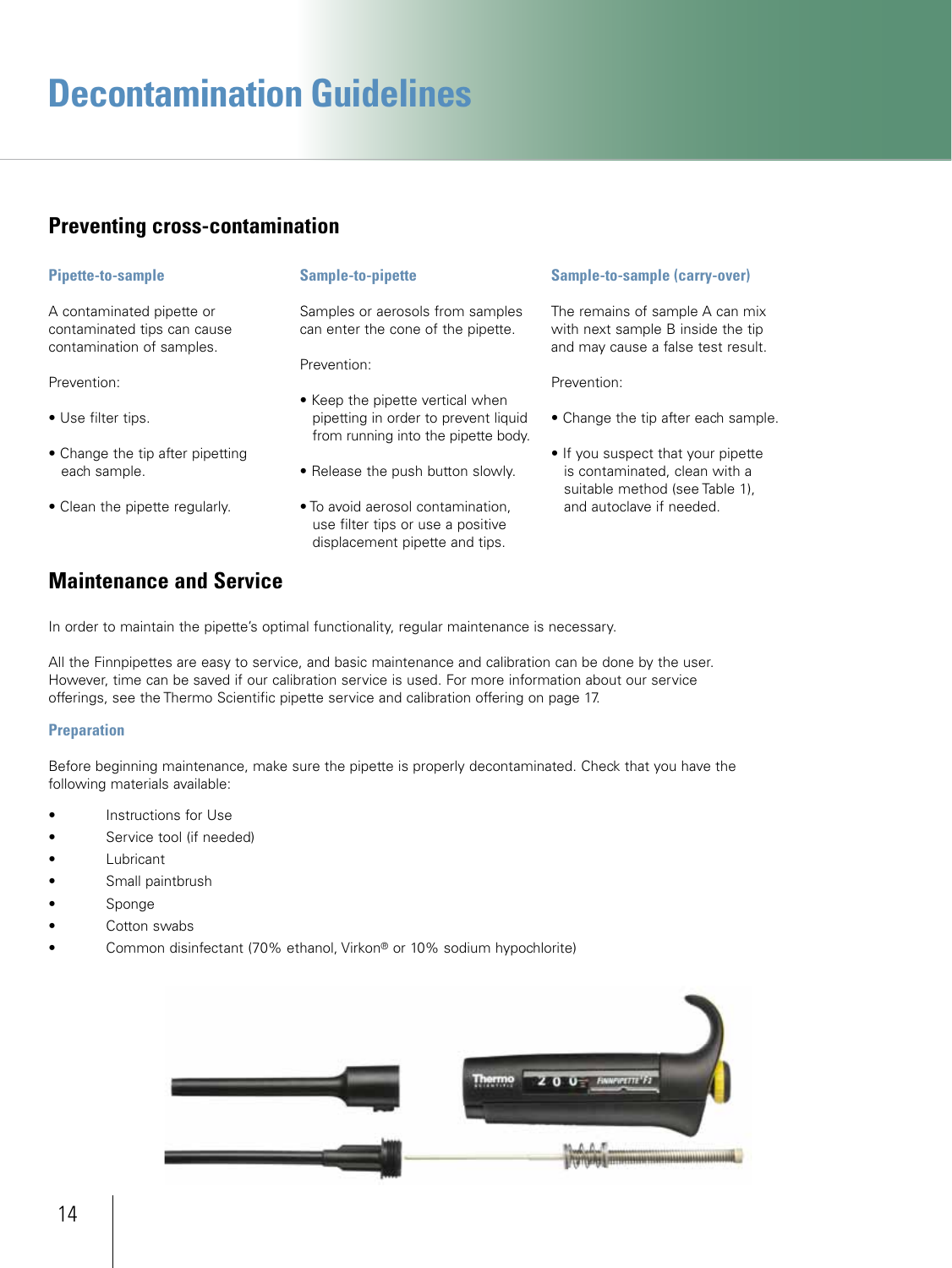## **Maintenance and Service**

### **Maintenance intervals**

Service intervals vary depending on how often the pipette is used and the liquids that are pipetted. Here are general guidelines on how to service your pipette and how often to do so.

### **Daily service procedure**

It is recommended that the pipette is checked at the beginning of each day for dirt and dust. To clean a dirty pipette, wipe the surface with a sponge moistened with the disinfectant. Particular attention should be paid to the tip cone, which tends to come into contact with the pipetted liquid. The handle does not require further service and should not be immersed any disinfectant.

Pipettes should always be stored in an upright position to prevent residual liquid from entering into the tip cone. A pipette stand is ideal for this purpose, and several Finnpipette stand models are available.

### **Periodic service procedures**

If the pipette is used daily, it should be cleaned and lubricated at least every three months. The service procedure starts with the disassembly of the pipette. Detailed instructions for the disassembly can be found in the Instructions for Use provided

with each pipette. Depending on the Finnpipette model, a small service tool may be necessary for disassembly.

After disassembly, the piston, piston spring and the O-rings should be cleaned with a sponge moistened with 70% ethanol. The tip cone should also be checked for foreign particles. A cotton swab dampened with 70% ethanol is a good tool for cleaning the tip cone.

After cleaning, the piston, piston spring and the O-rings should be lubricated. A small paintbrush is a good tool for lubrication. Make sure there is enough grease on all parts. In the end, the pipette should be reassembled. It is recommended to check the correct order of the parts from the exploded pictures presented in the Instructions for Use. Spare part codes are also found in the same pictures. The calibration must always be checked after cleaning.

Some chemicals, such as organic solvents, affect certain parts of the pipette. Therefore, when pipetting these chemicals frequently, special attention should be paid to service.

Vapors from organic solvents may cause the O-rings to swell. When pipetting organic solvents frequently, open the lower part of the pipette and leave it open overnight to ensure proper airing. The O-rings should also be

checked and lubricated weekly, and replaced if necessary to prevent leaking. Aerosols from acids and alkalis, on the other hand, affect greasing. Therefore, when pipetting acids and alkalis frequently, it is important to lubricate the piston, piston spring and the O-rings regularly. An additional O-ring and lubricant are provided with each Finnpipette, and they are also available as spare parts. Do not use any lubricant to grease the pipette other than the one provided with the pipette.

Filter tips are the best way to keep your pipette clean and to protect both your pipette and the sample from contamination. The filter prevents aerosols as well as any excess liquid or foreign particles from entering the pipette. Thermo Scientific Finntip filter tips are available in a wide volume range, ranging between 0.2-10000 µl. Thermo Scientific Finntip filter tips are certified sterile and free from DNA, DNase, RNase and endotoxin. They are ideal for all applications, especially for sensitive procedures, such as PCR.

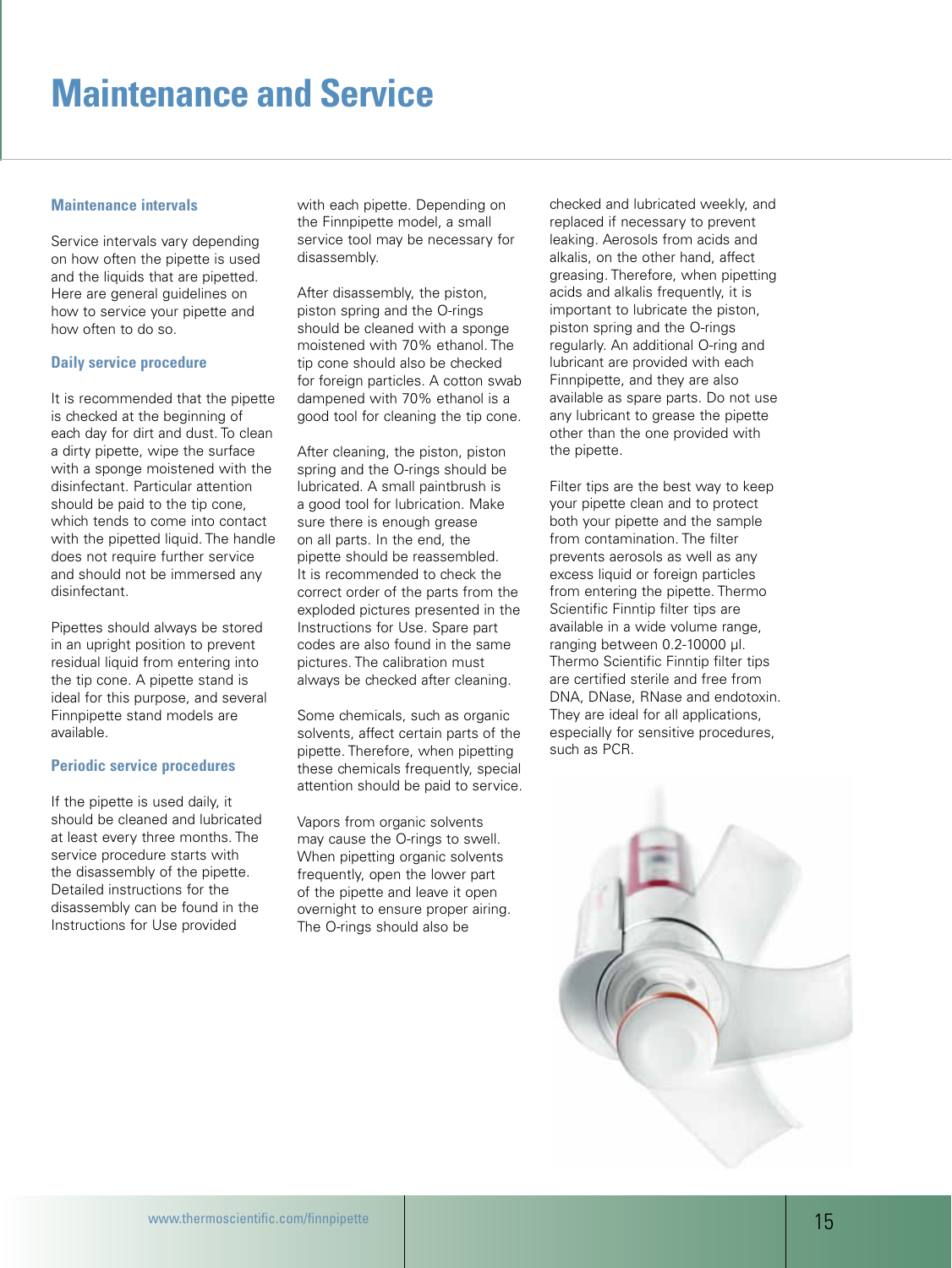## **Maintenance and Service**

### **Calibration of Pipettes**

**All Finnpipettes are factory calibrated and adjusted to give the volumes as specified with water. During factory calibration, the performance is checked with five weighings at both the minimum and maximum volumes of the volume range. A calibration report is included with every pipette. Normally, the pipettes do not need adjustment, but they are constructed to permit readjustment for liquids of different temperature and viscosity.**

Calibration of pipettes means determining the difference between the dispensed volume and the selected volume. Adjustment means altering the pipette so that the dispensed volume is within the specifications.

### **Calibration of pipettes in a quality system**

The main objective of pipette calibration in a quality system is to ensure that dispensing is carried out with the intended accuracy. Very often the error limits are taken from the manufacturer's specifications, although far less accuracy is needed to perform the task. It should be kept in mind that in a laboratory environment (uncontrolled) the manufacturer´s specifications may not be achieved. Therefore, every user should define their own acceptance limits, according to the application and the ambient conditions. Another option is to use the acceptance limits stated in the standards, for example, EN ISO 8655 multiplied by two. The actual standard specifications, and if the highest accuracy is needed, the manufacturer's specifications, should be used only when testing can be performed in a controlled environment using distilled or deionized water.

### **Device requirements and test conditions**

An analytical balance must be used. The scale graduation value of the balance should be chosen according to the selected pipette volume.

### **Pipette specifications according to EN ISO 8655**

The EN ISO 8655 standard gives the accuracy and precision limits as both absolute and relative values. The values are specified for fixed single channel air displacement pipettes. With variable volume pipettes, the nominal volume is the maximum selectable volume. The ul limit of the nominal volume applies to every selectable volume throughout the volume range. For example, for a 10-100 μl pipette the maximum permissible accuracy limit is 0.8 μl and the maximum permissible precision limit is 0.3 μl. With multichannel pipettes these values are further doubled.

The EN ISO 8655 specifications are shown on pages 21-22.

### **Procedure to check calibration**

The pipette is checked with the maximum volume (nominal volume), the minimum volume or 10% of the maximum volume, whichever is higher. For example, Finnpipette 0.5-10 µl is tested at 10 µl and 1 µl. A new tip is first pre-wetted 3-5 times and a series of ten pipettings is performed with both volumes. With multichannel pipettes, both volumes are tested with the two edge channels.

A pipette is always adjusted for delivery (EX) of the selected volume. If the calculated results are within the selected limits, the adjustment of the pipette is correct.

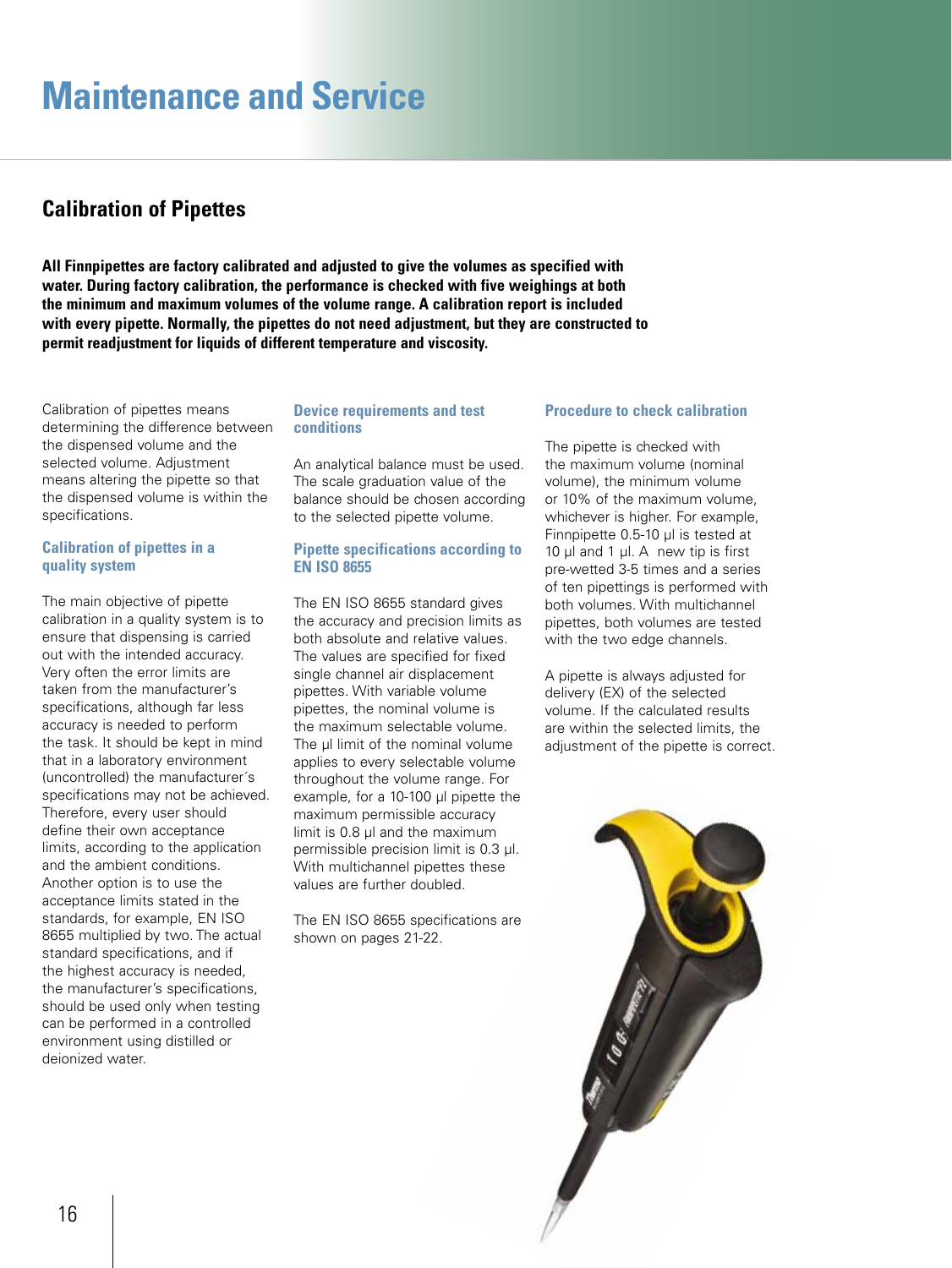### **Formulas for calculating results**

Conversion of mass to volume

 $V = (w + e) \times Z$ 

- $V =$  Volume (µl)  $w =$  Weight (mg)
- e = Evaporation loss (mg)

 $Z =$  Conversion factor for mg/ $\mu$ l conversion

Evaporation loss can be significant with low volumes. To determine mass loss, dispense water into the weighing vessel, note the reading and begin timing with a stop watch. Check how much the reading decreases during 30 seconds. Compare this to the pipetting. Typically, the pipetting time might be 10 seconds and the mass loss is 2 mg. If an evaporation trap or lid on the vessel is used, an evaporation correction is unnecessary.

The conversion factor Z is for calculating the density of water suspended in air at a test temperature and pressure. See the conversion table on page 20.

#### **Accuracy (systematic error)**

Accuracy is the difference between the dispensed volume and the selected volume of a pipette.

 $A = \overline{V} - V_0$ 

 $A = Accuracy$   $V = Mean volume$  $V_0$  = Nominal volume

Accuracy can be expressed as a relative value:

 $A\% = 100\% \times A/V_0$ 

### **Precision (random error)**

Precision refers to the repeatability of the pipettings. It is expressed as standard deviation (s) or coefficient of variation (cv). In addition to the features of the pipette, laboratory practice and user experience are the main factors that affect precision.



s = Standard deviation

- v = Mean volume
- n = Number of measurements
- $v_i$  = Single measurement result (i = 1...n)

Standard deviation can be expressed as a relative value as cv.

 $CV = 100\% \times s/V$ 



#### **Thermo Scientific Pipette Services: Calibration, preventive maintenance, and repair**

We make it easy for you to maintain pipette performance over time, and to demonstrate GLP/GMP compliance by offering fast, expert-level calibration, preventive maintenance, and repair services for all Thermo Scientific pipettes, and for most other brands, too.

Through a network of direct service centers in the USA, France, Germany, the United Kingdom, and Japan, and authorized service providers in other regions, formally trained personnel guarantee factory-level service with secure data capture and analysis, and all the proper documentation needed to assure pipetting performance and establish GLP/GMP compliance.

We offer both standard and custom service packages to meet the needs of individual customers, and in most major markets we also have the ability to bring our calibration, preventive maintenance, and repair services (minor repairs) directly to your facility. (Note: Minimum quantities apply for onsite services).

To learn more about Thermo Scientific Pipettes Services in your region, contact your local sales representative, or visit the following website: **www.thermoscientific.com/finnpipette**.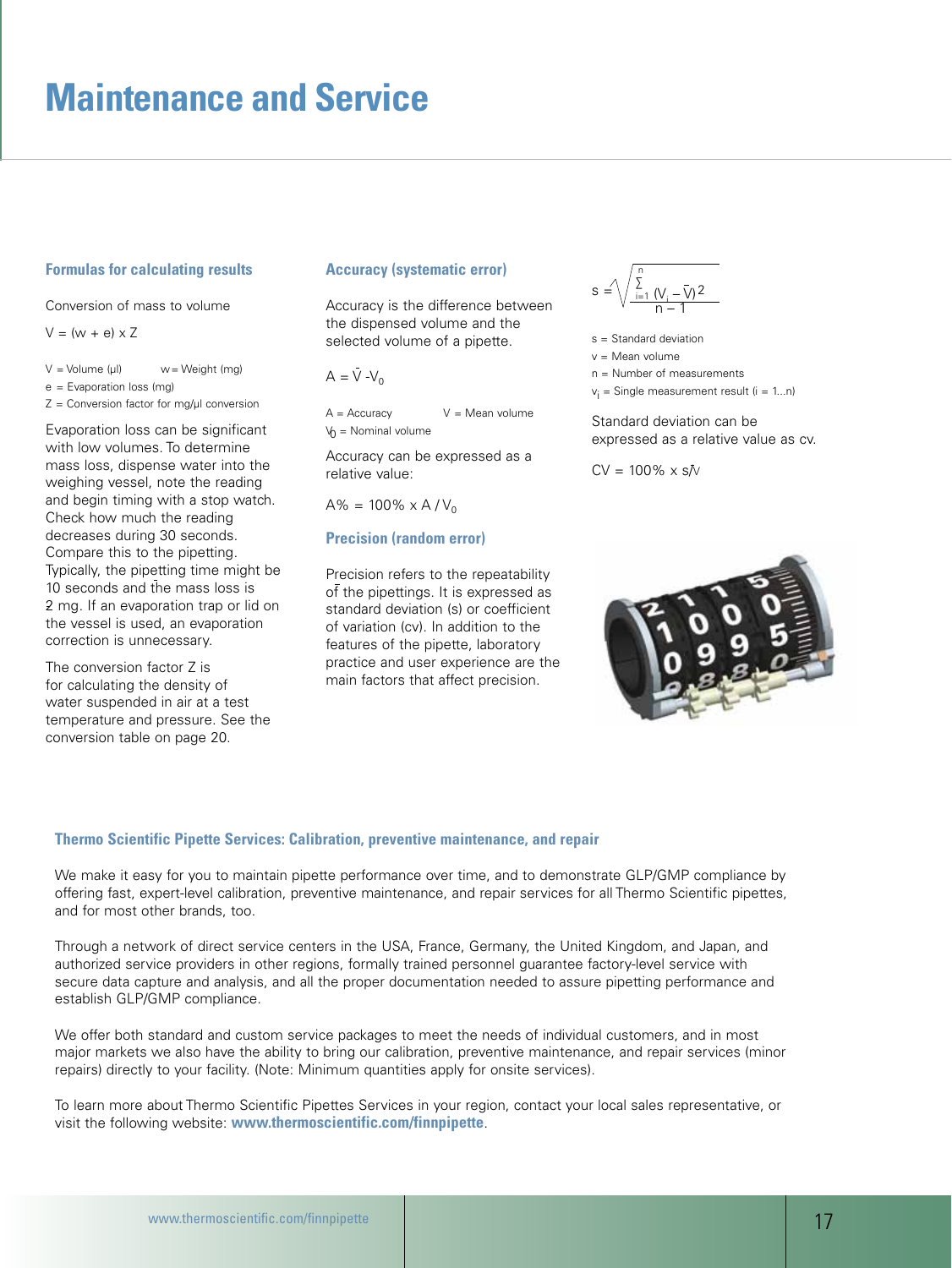# **Chemical Resistance of Plastics**

Plastics used in all\* Finnpipettes and Thermo Scientific Finntips that come into contact with solutions or solution vapors: PVDF: tip cones and ejectors

EPDM: O-rings

PE: Finntip® filters

PP: Finntips

Silicone: Finnpipette C1 silicone pipette gripper

|                         |   |   | ؏ | <b>Silicone</b> |  |
|-------------------------|---|---|---|-----------------|--|
| <b>Substance</b>        | 공 | 몲 |   |                 |  |
| 2-Butanone              |   |   |   |                 |  |
| 2-Chloroethanol         |   |   |   |                 |  |
| Acetaldehyde            |   |   |   |                 |  |
| Acetic acid 25-60 %     |   |   |   |                 |  |
| Acetic anhydride        |   |   |   |                 |  |
| Acetone                 |   |   |   |                 |  |
| Acrylamide              |   |   |   |                 |  |
| Allyl alcohol           |   |   |   |                 |  |
| Aluminum chloride       |   |   |   |                 |  |
| Aluminum fluoride       |   |   |   |                 |  |
| Aluminum hydroxide      |   |   |   |                 |  |
| Ammonia concentrate     |   |   |   |                 |  |
| Ammonium carbonate      |   |   |   |                 |  |
| Amyl alcohol            |   |   |   |                 |  |
| Aniline                 |   |   |   |                 |  |
| Barium chloride         |   |   |   |                 |  |
| Benzene                 |   |   |   |                 |  |
| Boric acid              |   |   |   |                 |  |
| Bromochloromethane      |   |   |   |                 |  |
| Calcium chloride        |   |   |   |                 |  |
| Calcium hydroxide       |   |   |   |                 |  |
| Calcium sulphate        |   |   |   |                 |  |
| Carbon tetrachloride    |   |   |   |                 |  |
| Chlorobenzene           |   |   |   |                 |  |
| Chloroform              |   |   |   |                 |  |
| Chlorosulphuric acid    |   |   |   |                 |  |
| Copper (II) chloride 5% |   |   |   |                 |  |
| Diethyl pyrocarbonate   |   |   |   |                 |  |
| Dibutyl phthalate       |   |   |   |                 |  |
| Dichloroethane          |   |   |   |                 |  |
| Diethyl ether           |   |   |   |                 |  |
| Dimethylformamide       |   |   |   |                 |  |
| Dioxan                  |   |   |   |                 |  |
| DMS0                    |   |   |   |                 |  |
| Ethanol                 |   |   |   |                 |  |
| Ethylene glycol 100%    |   |   |   |                 |  |
| Formaldehyde 37%        |   |   |   |                 |  |
| Formic acid concentrate |   |   |   |                 |  |
| Furfuryl alcohol        |   |   |   |                 |  |
| Glycerol                |   |   |   |                 |  |
| Heptane                 |   |   |   |                 |  |
| Hexane                  |   |   |   |                 |  |
| Hydrogen chloride 25%   |   |   |   |                 |  |
| Hydrogen fluoride 25%   |   |   |   |                 |  |
| Hydrogenperoxide 30 %   |   |   |   |                 |  |
| Iron (II) chloride      |   |   |   |                 |  |

| <b>Silicone</b><br><b>PYDF</b><br>공<br>녺<br><b>Substance</b><br>Iron (III) nitrate<br>Iron (III) sulphate<br>Isobutanol<br>Isopropanol<br>Lactic acid<br>Lithium bromide<br>Magnesium (I) nitrate<br>Magnesium chloride<br>Maleic acid<br>Mercury (II) chloride<br>Methanol<br>Methyl ethyl ketone<br>Nickel nitrate<br>Nitric acid 70%<br>Palmitic acid<br>Perchloric acid<br>Phenol<br>Phosphoric acid 10%<br>Polyalkylene glycol<br>Polyethylene glycol<br>Polyethylene sulfide<br>Potassium carbonate<br>Potassium chlorate<br>Potassium hydroxide 10%<br>Propylene oxide<br>Pyridine<br>Salicylic acid<br>Serum<br>Silver nitrate<br>Sodium carbonate<br>Sodium fluoride<br>Sodium hydroxide 10%<br>Sodium hypochlorite 5%<br>Sulphuric acid 50%<br>Sulphuric acid 98%<br>Tannic acid<br>Tetrahydrofuran<br>Tin (II) chloride<br>Tin (IV) chloride<br>Toluene<br>Trichloracetic acid<br>Triethanolamine<br>Urea<br>Zinc chloride |               |  |  |  |
|---------------------------------------------------------------------------------------------------------------------------------------------------------------------------------------------------------------------------------------------------------------------------------------------------------------------------------------------------------------------------------------------------------------------------------------------------------------------------------------------------------------------------------------------------------------------------------------------------------------------------------------------------------------------------------------------------------------------------------------------------------------------------------------------------------------------------------------------------------------------------------------------------------------------------------------|---------------|--|--|--|
|                                                                                                                                                                                                                                                                                                                                                                                                                                                                                                                                                                                                                                                                                                                                                                                                                                                                                                                                       |               |  |  |  |
|                                                                                                                                                                                                                                                                                                                                                                                                                                                                                                                                                                                                                                                                                                                                                                                                                                                                                                                                       |               |  |  |  |
|                                                                                                                                                                                                                                                                                                                                                                                                                                                                                                                                                                                                                                                                                                                                                                                                                                                                                                                                       |               |  |  |  |
|                                                                                                                                                                                                                                                                                                                                                                                                                                                                                                                                                                                                                                                                                                                                                                                                                                                                                                                                       |               |  |  |  |
|                                                                                                                                                                                                                                                                                                                                                                                                                                                                                                                                                                                                                                                                                                                                                                                                                                                                                                                                       |               |  |  |  |
|                                                                                                                                                                                                                                                                                                                                                                                                                                                                                                                                                                                                                                                                                                                                                                                                                                                                                                                                       |               |  |  |  |
|                                                                                                                                                                                                                                                                                                                                                                                                                                                                                                                                                                                                                                                                                                                                                                                                                                                                                                                                       |               |  |  |  |
|                                                                                                                                                                                                                                                                                                                                                                                                                                                                                                                                                                                                                                                                                                                                                                                                                                                                                                                                       |               |  |  |  |
|                                                                                                                                                                                                                                                                                                                                                                                                                                                                                                                                                                                                                                                                                                                                                                                                                                                                                                                                       |               |  |  |  |
|                                                                                                                                                                                                                                                                                                                                                                                                                                                                                                                                                                                                                                                                                                                                                                                                                                                                                                                                       |               |  |  |  |
|                                                                                                                                                                                                                                                                                                                                                                                                                                                                                                                                                                                                                                                                                                                                                                                                                                                                                                                                       |               |  |  |  |
|                                                                                                                                                                                                                                                                                                                                                                                                                                                                                                                                                                                                                                                                                                                                                                                                                                                                                                                                       |               |  |  |  |
|                                                                                                                                                                                                                                                                                                                                                                                                                                                                                                                                                                                                                                                                                                                                                                                                                                                                                                                                       |               |  |  |  |
|                                                                                                                                                                                                                                                                                                                                                                                                                                                                                                                                                                                                                                                                                                                                                                                                                                                                                                                                       |               |  |  |  |
|                                                                                                                                                                                                                                                                                                                                                                                                                                                                                                                                                                                                                                                                                                                                                                                                                                                                                                                                       |               |  |  |  |
|                                                                                                                                                                                                                                                                                                                                                                                                                                                                                                                                                                                                                                                                                                                                                                                                                                                                                                                                       |               |  |  |  |
|                                                                                                                                                                                                                                                                                                                                                                                                                                                                                                                                                                                                                                                                                                                                                                                                                                                                                                                                       |               |  |  |  |
|                                                                                                                                                                                                                                                                                                                                                                                                                                                                                                                                                                                                                                                                                                                                                                                                                                                                                                                                       |               |  |  |  |
|                                                                                                                                                                                                                                                                                                                                                                                                                                                                                                                                                                                                                                                                                                                                                                                                                                                                                                                                       |               |  |  |  |
|                                                                                                                                                                                                                                                                                                                                                                                                                                                                                                                                                                                                                                                                                                                                                                                                                                                                                                                                       |               |  |  |  |
|                                                                                                                                                                                                                                                                                                                                                                                                                                                                                                                                                                                                                                                                                                                                                                                                                                                                                                                                       |               |  |  |  |
|                                                                                                                                                                                                                                                                                                                                                                                                                                                                                                                                                                                                                                                                                                                                                                                                                                                                                                                                       |               |  |  |  |
|                                                                                                                                                                                                                                                                                                                                                                                                                                                                                                                                                                                                                                                                                                                                                                                                                                                                                                                                       |               |  |  |  |
|                                                                                                                                                                                                                                                                                                                                                                                                                                                                                                                                                                                                                                                                                                                                                                                                                                                                                                                                       |               |  |  |  |
|                                                                                                                                                                                                                                                                                                                                                                                                                                                                                                                                                                                                                                                                                                                                                                                                                                                                                                                                       |               |  |  |  |
|                                                                                                                                                                                                                                                                                                                                                                                                                                                                                                                                                                                                                                                                                                                                                                                                                                                                                                                                       |               |  |  |  |
|                                                                                                                                                                                                                                                                                                                                                                                                                                                                                                                                                                                                                                                                                                                                                                                                                                                                                                                                       |               |  |  |  |
|                                                                                                                                                                                                                                                                                                                                                                                                                                                                                                                                                                                                                                                                                                                                                                                                                                                                                                                                       |               |  |  |  |
|                                                                                                                                                                                                                                                                                                                                                                                                                                                                                                                                                                                                                                                                                                                                                                                                                                                                                                                                       |               |  |  |  |
|                                                                                                                                                                                                                                                                                                                                                                                                                                                                                                                                                                                                                                                                                                                                                                                                                                                                                                                                       |               |  |  |  |
|                                                                                                                                                                                                                                                                                                                                                                                                                                                                                                                                                                                                                                                                                                                                                                                                                                                                                                                                       |               |  |  |  |
|                                                                                                                                                                                                                                                                                                                                                                                                                                                                                                                                                                                                                                                                                                                                                                                                                                                                                                                                       |               |  |  |  |
|                                                                                                                                                                                                                                                                                                                                                                                                                                                                                                                                                                                                                                                                                                                                                                                                                                                                                                                                       |               |  |  |  |
|                                                                                                                                                                                                                                                                                                                                                                                                                                                                                                                                                                                                                                                                                                                                                                                                                                                                                                                                       |               |  |  |  |
|                                                                                                                                                                                                                                                                                                                                                                                                                                                                                                                                                                                                                                                                                                                                                                                                                                                                                                                                       |               |  |  |  |
|                                                                                                                                                                                                                                                                                                                                                                                                                                                                                                                                                                                                                                                                                                                                                                                                                                                                                                                                       |               |  |  |  |
|                                                                                                                                                                                                                                                                                                                                                                                                                                                                                                                                                                                                                                                                                                                                                                                                                                                                                                                                       |               |  |  |  |
|                                                                                                                                                                                                                                                                                                                                                                                                                                                                                                                                                                                                                                                                                                                                                                                                                                                                                                                                       |               |  |  |  |
|                                                                                                                                                                                                                                                                                                                                                                                                                                                                                                                                                                                                                                                                                                                                                                                                                                                                                                                                       |               |  |  |  |
|                                                                                                                                                                                                                                                                                                                                                                                                                                                                                                                                                                                                                                                                                                                                                                                                                                                                                                                                       |               |  |  |  |
|                                                                                                                                                                                                                                                                                                                                                                                                                                                                                                                                                                                                                                                                                                                                                                                                                                                                                                                                       |               |  |  |  |
|                                                                                                                                                                                                                                                                                                                                                                                                                                                                                                                                                                                                                                                                                                                                                                                                                                                                                                                                       |               |  |  |  |
|                                                                                                                                                                                                                                                                                                                                                                                                                                                                                                                                                                                                                                                                                                                                                                                                                                                                                                                                       |               |  |  |  |
|                                                                                                                                                                                                                                                                                                                                                                                                                                                                                                                                                                                                                                                                                                                                                                                                                                                                                                                                       |               |  |  |  |
|                                                                                                                                                                                                                                                                                                                                                                                                                                                                                                                                                                                                                                                                                                                                                                                                                                                                                                                                       |               |  |  |  |
|                                                                                                                                                                                                                                                                                                                                                                                                                                                                                                                                                                                                                                                                                                                                                                                                                                                                                                                                       |               |  |  |  |
|                                                                                                                                                                                                                                                                                                                                                                                                                                                                                                                                                                                                                                                                                                                                                                                                                                                                                                                                       | Zinc sulphate |  |  |  |

PP = Polypropylene

PE = Polyethylene

PVDF = Polyvinylidene fluoride

EPDM = Ethylene propylene diene rubber

= resistant, no effect

= limited resistance, only for short exposure

= not resistant

= no data available

\* Finnpipette F1, F2, F3, Focus, Digital, Colour, C1 and Novus. Chemical compatibility chart for Finnpipette Dispenser is available upon request. Contact info.pipettes@thermofisher.com.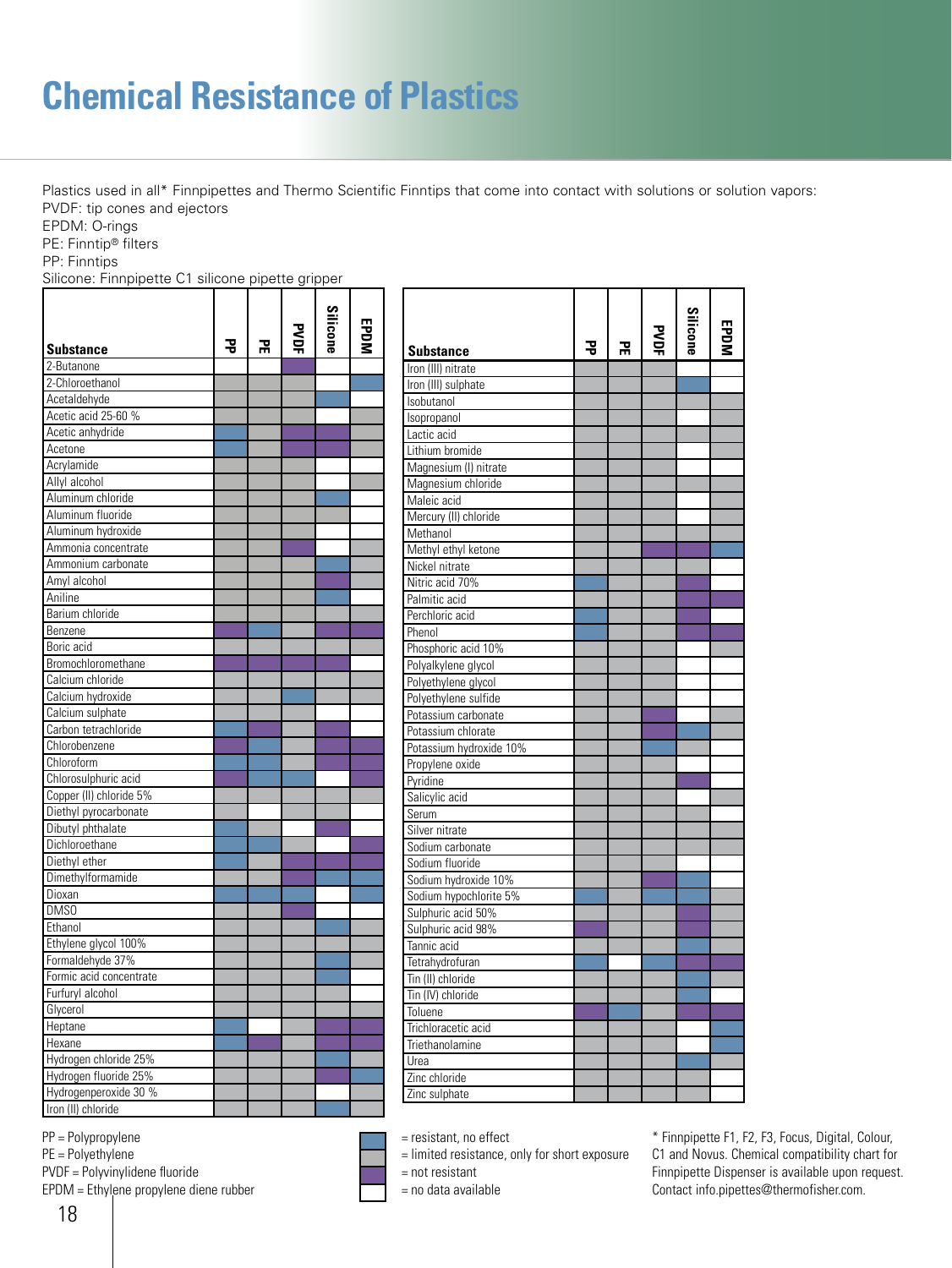# **Tip Compatibility Table**

|                                           |           |               |           |           |                        |                |                        | <b>Finntip (sterile and non-sterile)</b> |                        |           |                   |           |                                                                                                            |           |                |                |               |                     |           |           | <b>Finntip Filter (sterile)</b> |           |                                   |           |                        |                                                                                                                                                                                                                                                                                                                                                                                                                                           |                        |                        |                        |                        |                        |                        |           |           |           |                                                                                     |           |                         |           |
|-------------------------------------------|-----------|---------------|-----------|-----------|------------------------|----------------|------------------------|------------------------------------------|------------------------|-----------|-------------------|-----------|------------------------------------------------------------------------------------------------------------|-----------|----------------|----------------|---------------|---------------------|-----------|-----------|---------------------------------|-----------|-----------------------------------|-----------|------------------------|-------------------------------------------------------------------------------------------------------------------------------------------------------------------------------------------------------------------------------------------------------------------------------------------------------------------------------------------------------------------------------------------------------------------------------------------|------------------------|------------------------|------------------------|------------------------|------------------------|------------------------|-----------|-----------|-----------|-------------------------------------------------------------------------------------|-----------|-------------------------|-----------|
| Finnpipette                               | 10 micro  | 10 Flex micro | 20 micro  | 50 micro  |                        |                |                        |                                          |                        |           | $\overline{1000}$ |           | $\begin{array}{c l}\n\hline\n1000\text{Hex} \\ \hline\n1200\text{Hex} \\ \hline\n5\text{ mL}\n\end{array}$ |           | $10 \text{ m}$ | 10 ml Flex Ext | 10 Flex micro | 10 micro<br>10 univ |           | 20 micro  | 20 univ                         |           | <b>SURIES</b><br>SURIES<br>SURIES |           |                        | $\begin{tabular}{ c c c c c c c c } \hline \multicolumn{1}{ c }{E} & \multicolumn{1}{ c }{\hline & \multicolumn{1}{ c }{E}} & \multicolumn{1}{ c }{\hline & \multicolumn{1}{ c }{E}} & \multicolumn{1}{ c }{\hline & \multicolumn{1}{ c }{E}} & \multicolumn{1}{ c }{\hline & \multicolumn{1}{ c }{E}} & \multicolumn{1}{ c }{\hline & \multicolumn{1}{ c }{E}} & \multicolumn{1}{ c }{\hline & \multicolumn{1}{ c }{E}} & \multicolumn{$ |                        |                        |                        |                        |                        |                        |           |           | 1000 Flex | $\begin{array}{c c}\n\hline\n1200 \text{ Hex} \\ \hline\n5 \text{ ml}\n\end{array}$ |           | 10 ml<br>10 ml Flex Ext |           |
| F1 0.2-2 µl                               | $\bullet$ | $\bullet$     | $\bullet$ | $\bullet$ |                        |                |                        |                                          |                        |           |                   |           |                                                                                                            |           |                |                | $\bullet$     | $\bullet$           |           | $\bullet$ |                                 |           |                                   | $\bullet$ |                        |                                                                                                                                                                                                                                                                                                                                                                                                                                           |                        |                        |                        |                        |                        |                        |           |           |           |                                                                                     |           |                         |           |
| F1 0.5-5 µl                               | $\bullet$ | $\bullet$     | $\bullet$ | $\bullet$ |                        |                |                        |                                          |                        |           |                   |           |                                                                                                            |           |                |                | $\bullet$     | $\bullet$           |           | $\bullet$ |                                 |           |                                   | $\bullet$ |                        |                                                                                                                                                                                                                                                                                                                                                                                                                                           |                        |                        |                        |                        |                        |                        |           |           |           |                                                                                     |           |                         |           |
| F1 1-10 $\mu$ I micro                     | $\bullet$ | $\bullet$     | $\bullet$ | $\bullet$ |                        |                |                        |                                          |                        |           |                   |           |                                                                                                            |           |                |                | $\bullet$     | $\bullet$           |           | $\bullet$ |                                 |           |                                   | $\bullet$ |                        |                                                                                                                                                                                                                                                                                                                                                                                                                                           |                        |                        |                        |                        |                        |                        |           |           |           |                                                                                     |           |                         |           |
| F1 1-10 µl                                |           |               |           |           | $\bullet$              | $\bullet$      | $\bullet$              | $\bullet$                                | $\bullet$              |           |                   |           |                                                                                                            |           |                |                |               |                     | $\bullet$ |           | ٠                               | $\bullet$ | $\bullet$                         |           |                        |                                                                                                                                                                                                                                                                                                                                                                                                                                           |                        |                        |                        |                        |                        |                        |           |           |           |                                                                                     |           |                         |           |
| F1 2-20 µl micro                          |           |               | $\bullet$ |           |                        |                |                        |                                          |                        |           |                   |           |                                                                                                            |           |                |                |               |                     |           |           |                                 |           |                                   |           |                        |                                                                                                                                                                                                                                                                                                                                                                                                                                           |                        |                        |                        |                        |                        |                        |           |           |           |                                                                                     |           |                         |           |
| F1 2-20 µl                                |           |               |           |           | $\bullet$              | $\bullet$      | $\bullet$              | $\bullet$                                | $\bullet$              |           |                   |           |                                                                                                            |           |                |                |               |                     |           |           | ٠                               | $\bullet$ | $\bullet$                         |           |                        |                                                                                                                                                                                                                                                                                                                                                                                                                                           |                        |                        |                        |                        |                        |                        |           |           |           |                                                                                     |           |                         |           |
| F1 5-50 µl micro                          |           |               |           | ٠         | $\bullet$              | $\bullet$      | $\bullet$              | $\bullet$                                | $\bullet$              |           |                   |           |                                                                                                            |           |                |                |               |                     |           |           |                                 |           |                                   | ٠         | $\bullet$              | $\bullet$                                                                                                                                                                                                                                                                                                                                                                                                                                 | $\bullet$              | $\bullet$              | $\bullet$              | $\bullet$              | $\bullet$              |                        |           |           |           |                                                                                     |           |                         |           |
| F1 5-50 µl<br>F1 10-100 µl                |           |               |           |           | $\bullet$              | $\bullet$      | $\bullet$              | $\bullet$                                | $\bullet$              |           |                   |           |                                                                                                            |           |                |                |               |                     |           |           |                                 |           |                                   |           | $\bullet$              | $\bullet$                                                                                                                                                                                                                                                                                                                                                                                                                                 | $\bullet$              | $\bullet$              | $\bullet$              | $\bullet$              | $\bullet$              | $\bullet$              |           |           |           |                                                                                     |           |                         |           |
| F1 20-200 µl                              |           |               |           |           | $\bullet$              | $\bullet$      | $\bullet$              | $\bullet$                                | $\bullet$              |           |                   |           |                                                                                                            |           |                |                |               |                     |           |           |                                 |           |                                   |           |                        |                                                                                                                                                                                                                                                                                                                                                                                                                                           |                        | $\bullet$              | $\bullet$              | $\bullet$              | $\bullet$              | $\bullet$              |           |           |           |                                                                                     |           |                         |           |
| F1 30-300 µl                              |           |               |           |           |                        |                |                        | $\bullet$                                | $\bullet$              |           |                   |           |                                                                                                            |           |                |                |               |                     |           |           |                                 |           |                                   |           |                        |                                                                                                                                                                                                                                                                                                                                                                                                                                           |                        |                        |                        |                        | $\bullet$              | $\bullet$              |           |           |           |                                                                                     |           |                         |           |
| F1 100-1000 µl                            |           |               |           |           |                        |                |                        |                                          |                        | $\bullet$ | $\bullet$         | $\bullet$ | $\bullet$                                                                                                  |           |                |                |               |                     |           |           |                                 |           |                                   |           |                        |                                                                                                                                                                                                                                                                                                                                                                                                                                           |                        |                        |                        |                        |                        |                        | ٠         | $\bullet$ | $\bullet$ |                                                                                     |           |                         |           |
| $F1$ 0.5-5 ml                             |           |               |           |           |                        |                |                        |                                          |                        |           |                   |           |                                                                                                            | $\bullet$ |                |                |               |                     |           |           |                                 |           |                                   |           |                        |                                                                                                                                                                                                                                                                                                                                                                                                                                           |                        |                        |                        |                        |                        |                        |           |           |           |                                                                                     | $\bullet$ |                         |           |
| F1 1-10 ml                                |           |               |           |           |                        |                |                        |                                          |                        |           |                   |           |                                                                                                            |           | $\bullet$      | $\bullet$      |               |                     |           |           |                                 |           |                                   |           |                        |                                                                                                                                                                                                                                                                                                                                                                                                                                           |                        |                        |                        |                        |                        |                        |           |           |           |                                                                                     |           | $\bullet$               | $\bullet$ |
| F1 8-ch 1-10 µl                           | $\bullet$ | $\bullet$     | $\bullet$ | $\bullet$ |                        |                |                        |                                          |                        |           |                   |           |                                                                                                            |           |                |                | $\bullet$     | $\bullet$           |           | $\bullet$ |                                 |           |                                   | $\bullet$ |                        |                                                                                                                                                                                                                                                                                                                                                                                                                                           |                        |                        |                        |                        |                        |                        |           |           |           |                                                                                     |           |                         |           |
| F1 12-ch 1-10 µl                          | $\bullet$ | $\bullet$     | $\bullet$ | $\bullet$ |                        |                |                        |                                          |                        |           |                   |           |                                                                                                            |           |                |                | $\bullet$     | $\bullet$           |           | $\bullet$ |                                 |           |                                   | $\bullet$ |                        |                                                                                                                                                                                                                                                                                                                                                                                                                                           |                        |                        |                        |                        |                        |                        |           |           |           |                                                                                     |           |                         |           |
| F1 8-ch 5-50 µl                           |           |               |           |           | $\bullet$              | $\bullet$      | $\bullet$              | $\bullet$                                | $\bullet$              |           |                   |           |                                                                                                            |           |                |                |               |                     |           |           |                                 |           |                                   |           | $\bullet$              | $\bullet$                                                                                                                                                                                                                                                                                                                                                                                                                                 | $\bullet$              | $\bullet$              | $\bullet$              | $\bullet$              | $\bullet$              | $\bullet$              |           |           |           |                                                                                     |           |                         |           |
| F1 12-ch 5-50 µl                          |           |               |           |           | $\bullet$              | $\bullet$      | $\bullet$              | $\bullet$                                | $\bullet$              |           |                   |           |                                                                                                            |           |                |                |               |                     |           |           |                                 |           |                                   |           | $\bullet$              | $\bullet$                                                                                                                                                                                                                                                                                                                                                                                                                                 | $\bullet$              | $\bullet$              | $\bullet$              | $\bullet$              | $\bullet$              | $\bullet$              |           |           |           |                                                                                     |           |                         |           |
| F1 8-ch 10-100 µl                         |           |               |           |           | $\bullet$              | $\bullet$      | $\bullet$              | $\bullet$                                | $\bullet$              |           |                   |           |                                                                                                            |           |                |                |               |                     |           |           |                                 |           |                                   |           | $\bullet$              | $\bullet$                                                                                                                                                                                                                                                                                                                                                                                                                                 | $\bullet$              | $\bullet$              | $\bullet$              | $\bullet$              | $\bullet$              | $\bullet$              |           |           |           |                                                                                     |           |                         |           |
| F1 12-ch 10-100 µl                        |           |               |           |           | $\bullet$              | $\bullet$      | $\bullet$              | $\bullet$                                | $\bullet$              |           |                   |           |                                                                                                            |           |                |                |               |                     |           |           |                                 |           |                                   |           | $\bullet$              | ٠                                                                                                                                                                                                                                                                                                                                                                                                                                         | $\bullet$              | $\bullet$              | $\bullet$              | $\bullet$              | $\bullet$              | $\bullet$              |           |           |           |                                                                                     |           |                         |           |
| F1 8-ch 30-300 µl                         |           |               |           |           |                        |                |                        | $\bullet$                                | $\bullet$              |           |                   |           |                                                                                                            |           |                |                |               |                     |           |           |                                 |           |                                   |           |                        |                                                                                                                                                                                                                                                                                                                                                                                                                                           |                        |                        |                        |                        | ٠                      | $\bullet$              |           |           |           |                                                                                     |           |                         |           |
| F1 12-ch 30-300 µl                        |           |               |           |           |                        |                |                        | $\bullet$                                | $\bullet$              |           |                   |           |                                                                                                            |           |                |                |               |                     |           |           |                                 |           |                                   |           |                        |                                                                                                                                                                                                                                                                                                                                                                                                                                           |                        |                        |                        |                        | $\bullet$              | $\bullet$              |           |           |           |                                                                                     |           |                         |           |
| F1 16-ch 1-10 µl                          |           |               | $\bullet$ | $\bullet$ |                        |                |                        |                                          |                        |           |                   |           |                                                                                                            |           |                |                |               |                     |           | $\bullet$ |                                 |           |                                   | $\bullet$ |                        |                                                                                                                                                                                                                                                                                                                                                                                                                                           |                        |                        |                        |                        |                        |                        |           |           |           |                                                                                     |           |                         |           |
| F1 16-ch 5-50 µl                          |           |               |           | $\bullet$ |                        |                |                        |                                          |                        |           |                   |           |                                                                                                            |           |                |                |               |                     |           |           |                                 |           |                                   | $\bullet$ |                        |                                                                                                                                                                                                                                                                                                                                                                                                                                           |                        |                        |                        |                        |                        |                        |           |           |           |                                                                                     |           |                         |           |
| F2 0.2-2 µl                               | $\bullet$ | $\bullet$     | $\bullet$ | $\bullet$ |                        |                |                        |                                          |                        |           |                   |           |                                                                                                            |           |                |                | $\bullet$     | $\bullet$           |           | $\bullet$ |                                 |           |                                   | $\bullet$ |                        |                                                                                                                                                                                                                                                                                                                                                                                                                                           |                        |                        |                        |                        |                        |                        |           |           |           |                                                                                     |           |                         |           |
| F2 0.5-5 µl                               | ٠         | $\bullet$     | $\bullet$ | $\bullet$ |                        |                |                        |                                          |                        |           |                   |           |                                                                                                            |           |                |                | $\bullet$     | $\bullet$           |           | $\bullet$ |                                 |           |                                   | $\bullet$ |                        |                                                                                                                                                                                                                                                                                                                                                                                                                                           |                        |                        |                        |                        |                        |                        |           |           |           |                                                                                     |           |                         |           |
| F2 1-10 µl micro                          | $\bullet$ | $\bullet$     | $\bullet$ | ٠         |                        |                |                        |                                          |                        |           |                   |           |                                                                                                            |           |                |                | $\bullet$     | $\bullet$           |           | $\bullet$ |                                 |           |                                   | $\bullet$ |                        |                                                                                                                                                                                                                                                                                                                                                                                                                                           |                        |                        |                        |                        |                        |                        |           |           |           |                                                                                     |           |                         |           |
| F2 1-10 µl                                |           |               |           |           | $\bullet$              | $\bullet$      | $\bullet$              | $\bullet$                                | $\bullet$              |           |                   |           |                                                                                                            |           |                |                |               |                     | $\bullet$ |           | ٠                               | $\bullet$ | $\bullet$                         |           |                        |                                                                                                                                                                                                                                                                                                                                                                                                                                           |                        |                        |                        |                        |                        |                        |           |           |           |                                                                                     |           |                         |           |
| F2 2-20 µl micro                          |           |               | $\bullet$ | $\bullet$ |                        |                |                        |                                          |                        |           |                   |           |                                                                                                            |           |                |                |               |                     |           | $\bullet$ |                                 |           |                                   | $\bullet$ |                        |                                                                                                                                                                                                                                                                                                                                                                                                                                           |                        |                        |                        |                        |                        |                        |           |           |           |                                                                                     |           |                         |           |
| F2 2-20 µl                                |           |               |           |           | $\bullet$              | $\bullet$      | $\bullet$              | $\bullet$                                | $\bullet$              |           |                   |           |                                                                                                            |           |                |                |               |                     |           |           | $\bullet$                       | $\bullet$ | $\bullet$                         |           |                        |                                                                                                                                                                                                                                                                                                                                                                                                                                           |                        |                        |                        |                        |                        |                        |           |           |           |                                                                                     |           |                         |           |
| F2 5-50 µl micro                          |           |               |           | $\bullet$ |                        |                |                        |                                          |                        |           |                   |           |                                                                                                            |           |                |                |               |                     |           |           |                                 |           |                                   | $\bullet$ |                        |                                                                                                                                                                                                                                                                                                                                                                                                                                           |                        |                        |                        |                        |                        |                        |           |           |           |                                                                                     |           |                         |           |
| F2 5-50 µl                                |           |               |           |           | $\bullet$<br>$\bullet$ | $\bullet$<br>٠ | $\bullet$              | $\bullet$<br>$\bullet$                   | $\bullet$<br>$\bullet$ |           |                   |           |                                                                                                            |           |                |                |               |                     |           |           |                                 |           |                                   |           | $\bullet$<br>$\bullet$ | $\bullet$<br>$\bullet$                                                                                                                                                                                                                                                                                                                                                                                                                    | $\bullet$<br>$\bullet$ | $\bullet$<br>$\bullet$ | $\bullet$<br>$\bullet$ | $\bullet$<br>$\bullet$ | $\bullet$<br>$\bullet$ | $\bullet$<br>$\bullet$ |           |           |           |                                                                                     |           |                         |           |
| F2 10-100 µl                              |           |               |           |           | $\bullet$              | $\bullet$      | $\bullet$<br>$\bullet$ | $\bullet$                                | $\bullet$              |           |                   |           |                                                                                                            |           |                |                |               |                     |           |           |                                 |           |                                   |           |                        |                                                                                                                                                                                                                                                                                                                                                                                                                                           |                        | $\bullet$              | $\bullet$              | $\bullet$              | $\bullet$              | $\bullet$              |           |           |           |                                                                                     |           |                         |           |
| F2 20-200 µl<br>F2 100-1000 µl            |           |               |           |           |                        |                |                        |                                          |                        | $\bullet$ | $\bullet$         | $\bullet$ | $\bullet$                                                                                                  |           |                |                |               |                     |           |           |                                 |           |                                   |           |                        |                                                                                                                                                                                                                                                                                                                                                                                                                                           |                        |                        |                        |                        |                        |                        | ٠         | $\bullet$ | $\bullet$ | $\bullet$                                                                           |           |                         |           |
| $F2 0.5 - 5$ ml                           |           |               |           |           |                        |                |                        |                                          |                        |           |                   |           |                                                                                                            | $\bullet$ |                |                |               |                     |           |           |                                 |           |                                   |           |                        |                                                                                                                                                                                                                                                                                                                                                                                                                                           |                        |                        |                        |                        |                        |                        |           |           |           |                                                                                     | $\bullet$ |                         |           |
| F2 1-10 ml                                |           |               |           |           |                        |                |                        |                                          |                        |           |                   |           |                                                                                                            |           | $\bullet$      | $\bullet$      |               |                     |           |           |                                 |           |                                   |           |                        |                                                                                                                                                                                                                                                                                                                                                                                                                                           |                        |                        |                        |                        |                        |                        |           |           |           |                                                                                     |           | $\bullet$               | $\bullet$ |
| F2 8-ch 1-10 µl                           | $\bullet$ | $\bullet$     | $\bullet$ | $\bullet$ |                        |                |                        |                                          |                        |           |                   |           |                                                                                                            |           |                |                | $\bullet$     | $\bullet$           |           | $\bullet$ |                                 |           |                                   | $\bullet$ |                        |                                                                                                                                                                                                                                                                                                                                                                                                                                           |                        |                        |                        |                        |                        |                        |           |           |           |                                                                                     |           |                         |           |
| F2 12-ch 1-10 µl                          | $\bullet$ | $\bullet$     | $\bullet$ | $\bullet$ |                        |                |                        |                                          |                        |           |                   |           |                                                                                                            |           |                |                | $\bullet$     | $\bullet$           |           | $\bullet$ |                                 |           |                                   | $\bullet$ |                        |                                                                                                                                                                                                                                                                                                                                                                                                                                           |                        |                        |                        |                        |                        |                        |           |           |           |                                                                                     |           |                         |           |
| F2 8-ch 5-50 µl                           |           |               |           |           | $\bullet$              | ٠              | $\bullet$              | ٠                                        | $\bullet$              |           |                   |           |                                                                                                            |           |                |                |               |                     |           |           |                                 |           |                                   |           | $\bullet$              | $\bullet$                                                                                                                                                                                                                                                                                                                                                                                                                                 | $\bullet$              | ٠                      | $\bullet$              | $\bullet$              | $\bullet$              | $\bullet$              |           |           |           |                                                                                     |           |                         |           |
| F2 12-ch 5-50 µl                          |           |               |           |           | $\bullet$              | $\bullet$      | $\bullet$              | $\bullet$                                | $\bullet$              |           |                   |           |                                                                                                            |           |                |                |               |                     |           |           |                                 |           |                                   |           | $\bullet$              | ٠                                                                                                                                                                                                                                                                                                                                                                                                                                         | $\bullet$              | $\bullet$              | $\bullet$              | $\bullet$              | $\bullet$              | $\bullet$              |           |           |           |                                                                                     |           |                         |           |
| F2 8-ch 10-100 µl                         |           |               |           |           | $\bullet$              | $\bullet$      | $\bullet$              | $\bullet$                                | $\bullet$              |           |                   |           |                                                                                                            |           |                |                |               |                     |           |           |                                 |           |                                   |           | $\bullet$              | ٠                                                                                                                                                                                                                                                                                                                                                                                                                                         | $\bullet$              | $\bullet$              | $\bullet$              | $\bullet$              | $\bullet$              | $\bullet$              |           |           |           |                                                                                     |           |                         |           |
| F2 12-ch 10-100 µl                        |           |               |           |           | $\bullet$              | $\bullet$      | $\bullet$              | $\bullet$                                | $\bullet$              |           |                   |           |                                                                                                            |           |                |                |               |                     |           |           |                                 |           |                                   |           | $\bullet$              | $\bullet$                                                                                                                                                                                                                                                                                                                                                                                                                                 | $\bullet$              | $\bullet$              | $\bullet$              | $\bullet$              | $\bullet$              | $\bullet$              |           |           |           |                                                                                     |           |                         |           |
| F2 8-ch 30-300 µl                         |           |               |           |           |                        |                |                        | $\bullet$                                | $\bullet$              |           |                   |           |                                                                                                            |           |                |                |               |                     |           |           |                                 |           |                                   |           |                        |                                                                                                                                                                                                                                                                                                                                                                                                                                           |                        |                        |                        |                        | $\bullet$              | $\bullet$              |           |           |           |                                                                                     |           |                         |           |
| F2 12-ch 30-300 µl                        |           |               |           |           |                        |                |                        | ٠                                        | $\bullet$              |           |                   |           |                                                                                                            |           |                |                |               |                     |           |           |                                 |           |                                   |           |                        |                                                                                                                                                                                                                                                                                                                                                                                                                                           |                        |                        |                        |                        | ۰                      | $\bullet$              |           |           |           |                                                                                     |           |                         |           |
| F2 16-ch 1-10 µl                          |           |               | $\bullet$ | $\bullet$ |                        |                |                        |                                          |                        |           |                   |           |                                                                                                            |           |                |                |               |                     |           | $\bullet$ |                                 |           |                                   | $\bullet$ |                        |                                                                                                                                                                                                                                                                                                                                                                                                                                           |                        |                        |                        |                        |                        |                        |           |           |           |                                                                                     |           |                         |           |
| F2 16-ch 5-50 µl                          |           |               |           | $\bullet$ |                        |                |                        |                                          |                        |           |                   |           |                                                                                                            |           |                |                |               |                     |           |           |                                 |           |                                   | $\bullet$ |                        |                                                                                                                                                                                                                                                                                                                                                                                                                                           |                        |                        |                        |                        |                        |                        |           |           |           |                                                                                     |           |                         |           |
| Novus 1-10 µl micro                       | $\bullet$ | $\bullet$     | $\bullet$ | $\bullet$ |                        |                |                        |                                          |                        |           |                   |           |                                                                                                            |           |                |                | $\bullet$     | $\bullet$           |           | $\bullet$ |                                 |           |                                   | $\bullet$ |                        |                                                                                                                                                                                                                                                                                                                                                                                                                                           |                        |                        |                        |                        |                        |                        |           |           |           |                                                                                     |           |                         |           |
| Novus 1-10 µl                             |           |               |           |           | $\bullet$              | $\bullet$      | $\bullet$              | $\bullet$                                | $\bullet$              |           |                   |           |                                                                                                            |           |                |                |               |                     | $\bullet$ |           | ٠                               | $\bullet$ | $\bullet$                         |           |                        |                                                                                                                                                                                                                                                                                                                                                                                                                                           |                        |                        |                        |                        |                        |                        |           |           |           |                                                                                     |           |                         |           |
| Novus 5-50 µl micro                       |           |               |           | ٠         |                        |                |                        |                                          |                        |           |                   |           |                                                                                                            |           |                |                |               |                     |           |           |                                 |           |                                   | ٠         |                        |                                                                                                                                                                                                                                                                                                                                                                                                                                           |                        |                        |                        |                        |                        |                        |           |           |           |                                                                                     |           |                         |           |
| Novus 5-50 µl                             |           |               |           |           | $\bullet$              | $\bullet$      | $\bullet$              | $\bullet$                                | $\bullet$              |           |                   |           |                                                                                                            |           |                |                |               |                     |           |           |                                 |           |                                   |           | $\bullet$              | $\bullet$                                                                                                                                                                                                                                                                                                                                                                                                                                 | $\bullet$              |                        |                        |                        |                        |                        |           |           |           |                                                                                     |           |                         |           |
| Novus 10-100 µl                           |           |               |           |           | $\bullet$              | $\bullet$      | $\bullet$              | $\bullet$                                | $\bullet$              |           |                   |           |                                                                                                            |           |                |                |               |                     |           |           |                                 |           |                                   |           | $\bullet$              | $\bullet$                                                                                                                                                                                                                                                                                                                                                                                                                                 | $\bullet$              | $\bullet$              | $\bullet$              | $\bullet$              |                        |                        |           |           |           |                                                                                     |           |                         |           |
| Novus 30-300 µl                           |           |               |           |           |                        |                |                        | ٠                                        | $\bullet$              |           |                   |           |                                                                                                            |           |                |                |               |                     |           |           |                                 |           |                                   |           |                        |                                                                                                                                                                                                                                                                                                                                                                                                                                           |                        |                        |                        |                        | $\bullet$              | $\bullet$              |           |           |           |                                                                                     |           |                         |           |
| Novus 100-1000 µl                         |           |               |           |           |                        |                |                        |                                          |                        | $\bullet$ | $\bullet$         | $\bullet$ | $\bullet$                                                                                                  |           |                |                |               |                     |           |           |                                 |           |                                   |           |                        |                                                                                                                                                                                                                                                                                                                                                                                                                                           |                        |                        |                        |                        |                        |                        | $\bullet$ | $\bullet$ | $\bullet$ | $\bullet$                                                                           |           |                         |           |
| Novus 0.5-5 ml                            |           |               |           |           |                        |                |                        |                                          |                        |           |                   |           |                                                                                                            | $\bullet$ |                | $\bullet$      |               |                     |           |           |                                 |           |                                   |           |                        |                                                                                                                                                                                                                                                                                                                                                                                                                                           |                        |                        |                        |                        |                        |                        |           |           |           |                                                                                     | $\bullet$ |                         | $\bullet$ |
| Novus 1-10 ml                             | ٠         | $\bullet$     | $\bullet$ | $\bullet$ |                        |                |                        |                                          |                        |           |                   |           |                                                                                                            |           | $\bullet$      |                | $\bullet$     | $\bullet$           |           | $\bullet$ |                                 |           |                                   | ٠         |                        |                                                                                                                                                                                                                                                                                                                                                                                                                                           |                        |                        |                        |                        |                        |                        |           |           |           |                                                                                     |           | ٠                       |           |
| Novus 8-ch 1-10 µl                        | $\bullet$ | $\bullet$     | $\bullet$ | $\bullet$ |                        |                |                        |                                          |                        |           |                   |           |                                                                                                            |           |                |                | $\bullet$     | $\bullet$           |           | $\bullet$ |                                 |           |                                   | $\bullet$ |                        |                                                                                                                                                                                                                                                                                                                                                                                                                                           |                        |                        |                        |                        |                        |                        |           |           |           |                                                                                     |           |                         |           |
| Novus 12-ch 1-10 µl<br>Novus 8-ch 5-50 µl |           |               |           |           | $\bullet$              | $\bullet$      | $\bullet$              | $\bullet$                                | $\bullet$              |           |                   |           |                                                                                                            |           |                |                |               |                     |           |           |                                 |           |                                   |           | $\bullet$              | $\bullet$                                                                                                                                                                                                                                                                                                                                                                                                                                 | $\bullet$              |                        |                        |                        |                        |                        |           |           |           |                                                                                     |           |                         |           |
| Novus 12-ch 5-50 µl                       |           |               |           |           | $\bullet$              | $\bullet$      | $\bullet$              | $\bullet$                                | $\bullet$              |           |                   |           |                                                                                                            |           |                |                |               |                     |           |           |                                 |           |                                   |           | $\bullet$              | $\bullet$                                                                                                                                                                                                                                                                                                                                                                                                                                 | $\bullet$              |                        |                        |                        |                        |                        |           |           |           |                                                                                     |           |                         |           |
| Novus 8-ch 30-300 µl                      |           |               |           |           |                        |                |                        | $\bullet$                                | $\bullet$              |           |                   |           |                                                                                                            |           |                |                |               |                     |           |           |                                 |           |                                   |           |                        |                                                                                                                                                                                                                                                                                                                                                                                                                                           |                        |                        |                        |                        | ٠                      | $\bullet$              |           |           |           |                                                                                     |           |                         |           |
| Novus 12-ch 30-300 µl                     |           |               |           |           |                        |                |                        | ٠                                        | $\bullet$              |           |                   |           |                                                                                                            |           |                |                |               |                     |           |           |                                 |           |                                   |           |                        |                                                                                                                                                                                                                                                                                                                                                                                                                                           |                        |                        |                        |                        | $\bullet$              | $\bullet$              |           |           |           |                                                                                     |           |                         |           |
| Novus 8-ch 100-1200 µl                    |           |               |           |           |                        |                |                        |                                          |                        |           |                   |           | $\bullet$                                                                                                  |           |                |                |               |                     |           |           |                                 |           |                                   |           |                        |                                                                                                                                                                                                                                                                                                                                                                                                                                           |                        |                        |                        |                        |                        |                        |           |           |           |                                                                                     |           |                         |           |
| Novus 16-ch 5-50 µl                       |           |               |           | ٠         |                        |                |                        |                                          |                        |           |                   |           |                                                                                                            |           |                |                |               |                     |           |           |                                 |           |                                   | ۰         |                        |                                                                                                                                                                                                                                                                                                                                                                                                                                           |                        |                        |                        |                        |                        |                        |           |           |           |                                                                                     |           |                         |           |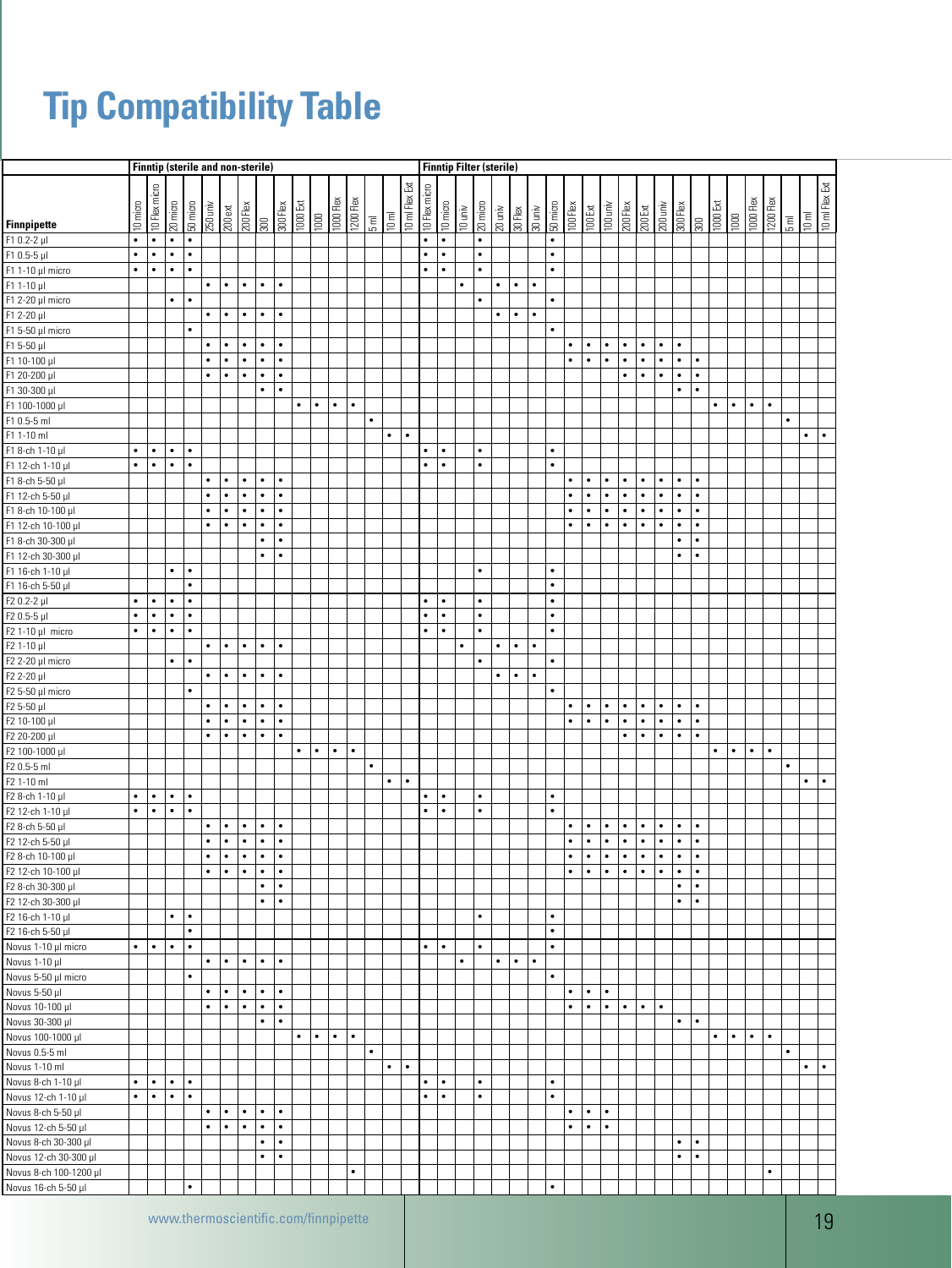# **Technical Information**

### **Conversion Table**

### Values of the conversion factor Z (µI/mg), as a function of temperature and **pressure, for distilled water.**

| Temperature °C | Air pressure kPa* |        |        |        |        |        |        |
|----------------|-------------------|--------|--------|--------|--------|--------|--------|
|                | 80                | 85     | 90     | 95     | 100    | 101    | 105    |
| 15.00          | 1.0017            | 1.0018 | 1.0019 | 1.0019 | 1.0020 | 1.0020 | 1.0020 |
| 15.50          | 1.0018            | 1.0019 | 1.0019 | 1.0020 | 1.0020 | 1.0020 | 1.0021 |
| 16.00          | 1.0019            | 1.0020 | 1.0020 | 1.0021 | 1.0021 | 1.0021 | 1.0022 |
| 16.50          | 1.0020            | 1.0020 | 1.0021 | 1.0021 | 1.0022 | 1.0022 | 1.0022 |
| 17.00          | 1.0021            | 1.0021 | 1.0022 | 1.0022 | 1.0023 | 1.0023 | 1.0023 |
| 17.50          | 1.0022            | 1.0022 | 1.0023 | 1.0023 | 1.0024 | 1.0024 | 1.0024 |
| 18.00          | 1.0022            | 1.0023 | 1.0023 | 1.0024 | 1.0025 | 1.0025 | 1.0025 |
| 18.50          | 1.0023            | 1.0024 | 1.0024 | 1.0025 | 1.0025 | 1.0026 | 1.0026 |
| 19.00          | 1.0024            | 1.0025 | 1.0025 | 1.0026 | 1.0026 | 1.0027 | 1.0027 |
| 19.50          | 1.0025            | 1.0026 | 1.0026 | 1.0027 | 1.0027 | 1.0028 | 1.0028 |
| 20.00          | 1.0026            | 1.0027 | 1.0027 | 1.0028 | 1.0028 | 1.0029 | 1.0029 |
| 20.50          | 1.0027            | 1.0028 | 1.0028 | 1.0029 | 1.0029 | 1.0030 | 1.0030 |
| 21.00          | 1.0028            | 1.0029 | 1.0029 | 1.0030 | 1.0031 | 1.0031 | 1.0031 |
| 21.50          | 1.0030            | 1.0030 | 1.0031 | 1.0031 | 1.0032 | 1.0032 | 1.0032 |
| 22.00          | 1.0031            | 1.0031 | 1.0032 | 1.0032 | 1.0033 | 1.0033 | 1.0033 |
| 22.50          | 1.0032            | 1.0032 | 1.0033 | 1.0033 | 1.0034 | 1.0034 | 1.0034 |
| 23.00          | 1.0033            | 1.0033 | 1.0034 | 1.0034 | 1.0035 | 1.0035 | 1.0036 |
| 23.50          | 1.0034            | 1.0035 | 1.0035 | 1.0036 | 1.0036 | 1.0036 | 1.0037 |
| 24.00          | 1.0035            | 1.0036 | 1.0036 | 1.0037 | 1.0037 | 1.0038 | 1.0038 |
| 24.50          | 1.0037            | 1.0037 | 1.0038 | 1.0038 | 1.0039 | 1.0039 | 1.0039 |
| 25.00          | 1.0038            | 1.0038 | 1.0039 | 1.0039 | 1.0040 | 1.0040 | 1.0040 |
| 25.50          | 1.0039            | 1.0040 | 1.0040 | 1.0041 | 1.0041 | 1.0041 | 1.0042 |
| 26.00          | 1.0040            | 1.0041 | 1.0041 | 1.0042 | 1.0042 | 1.0043 | 1.0043 |
| 26.50          | 1.0042            | 1.0042 | 1.0043 | 1.0043 | 1.0044 | 1.0044 | 1.0044 |
| 27.00          | 1.0043            | 1.0044 | 1.0044 | 1.0045 | 1.0045 | 1.0045 | 1.0046 |
| 27.50          | 1.0045            | 1.0045 | 1.0046 | 1.0046 | 1.0047 | 1.0047 | 1.0047 |
| 28.00          | 1.0046            | 1.0046 | 1.0047 | 1.0047 | 1.0048 | 1.0048 | 1.0048 |
| 28.50          | 1.0047            | 1.0048 | 1.0048 | 1.0049 | 1.0049 | 1.0050 | 1.0050 |
| 29.00          | 1.0049            | 1.0049 | 1.0050 | 1.0050 | 1.0051 | 1.0051 | 1.0051 |
| 29.50          | 1.0050            | 1.0051 | 1.0051 | 1.0052 | 1.0052 | 1.0052 | 1.0053 |
| 30.00          | 1.0052            | 1.0052 | 1.0053 | 1.0053 | 1.0054 | 1.0054 | 1.0054 |

*\*1kPa = 10 hPa*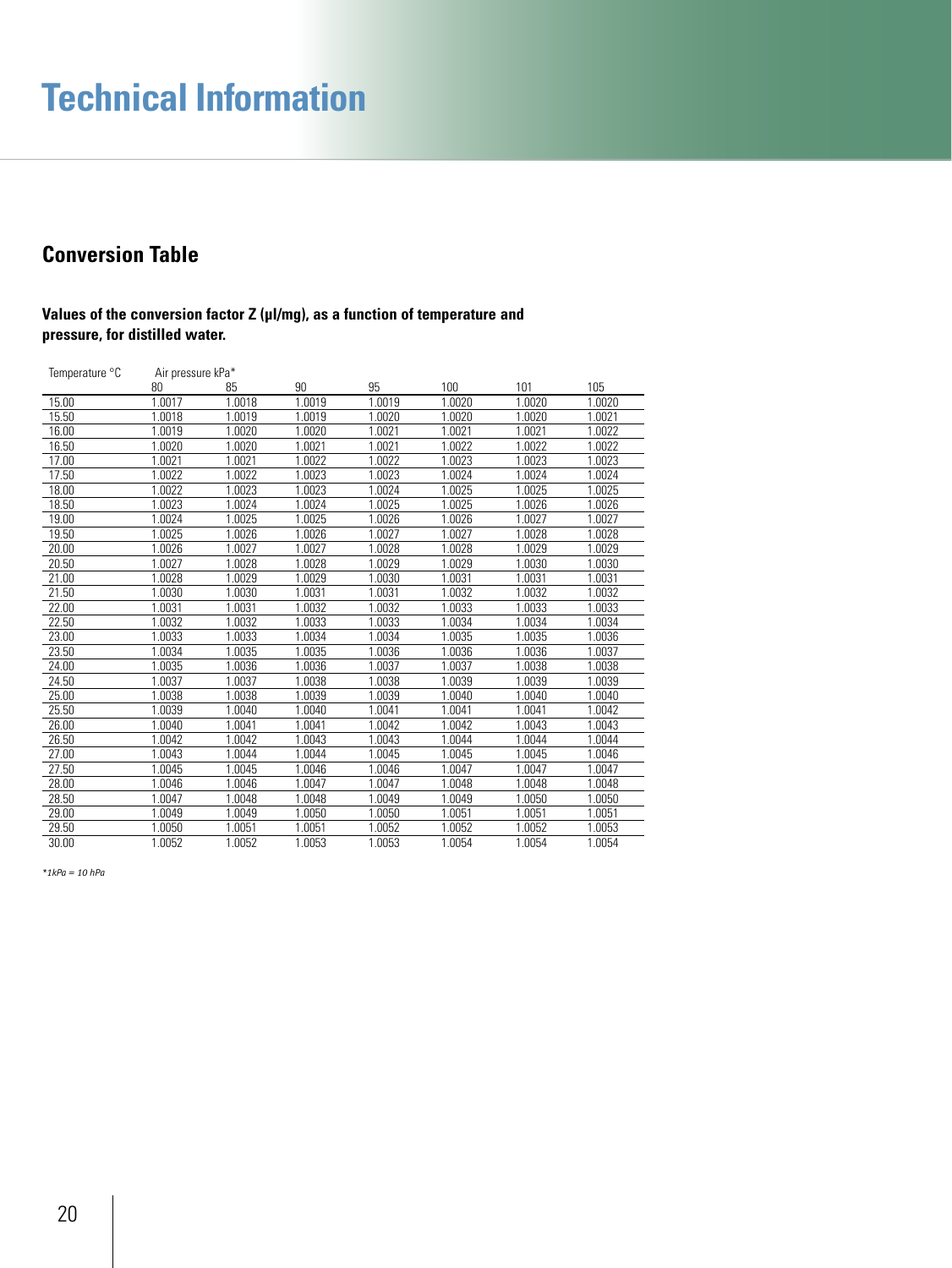| Range         | Volume          |       | Maximum permissible systematic error (ACC) |       | Maximum permissible random error (CV) |
|---------------|-----------------|-------|--------------------------------------------|-------|---------------------------------------|
|               | μl              | ±µl   | $\pm\%$                                    | ul    | $\%$                                  |
| $0.2 - 2$ µ   | $\overline{2}$  | 0.080 | 4.00                                       | 0.040 | 2.00                                  |
|               | 1               | 0.080 | 8.00                                       | 0.040 | 4.00                                  |
|               | 0.2             | 0.080 | $\overline{40.00}$                         | 0.040 | 20.00                                 |
| $0.3-3$ $\mu$ | $\overline{3}$  | 0.125 | 4.17                                       | 0.075 | 2.50                                  |
|               | 1.5             | 0.125 | 8.33                                       | 0.075 | 5.00                                  |
|               | 0.3             | 0.125 | 41.67                                      | 0.075 | 25.00                                 |
| $0.5-5$ µ     | 5               | 0.125 | 2.50                                       | 0.075 | 1.50                                  |
|               | 2.5             | 0.125 | 5.00                                       | 0.075 | 3.00                                  |
|               | 0.5             | 0.125 | 25.00                                      | 0.075 | 15.00                                 |
| $0.5 - 10$ µ  | 10              | 0.120 | 1.20                                       | 0.080 | 0.80                                  |
| $1-10$ µ      | 5               | 0.120 | 2.40                                       | 0.080 | 1.60                                  |
|               | $\mathbf{1}$    | 0.120 | 12.00                                      | 0.080 | 8.00                                  |
| $2-20$ µ      | 20              | 0.20  | 1.00                                       | 0.10  | 0.50                                  |
|               | 10              | 0.20  | 2.00                                       | 0.10  | 1.00                                  |
|               | $\overline{2}$  | 0.20  | 10.00                                      | 0.10  | 5.00                                  |
| $3-30$ $\mu$  | 30              | 0.50  | 1.67                                       | 0.20  | 0.67                                  |
|               | 15              | 0.50  | 3.33                                       | 0.20  | 1.33                                  |
|               | 3               | 0.50  | 16.67                                      | 0.20  | 6.67                                  |
| $5-40$ µ      | 40              | 0.50  | 1.25                                       | 0.20  | 0.50                                  |
|               | 20              | 0.50  | 2.50                                       | 0.20  | 1.00                                  |
|               | 5               | 0.50  | 10.00                                      | 0.20  | 4.00                                  |
| $5-50$ $\mu$  | 50              | 0.50  | 1.00                                       | 0.20  | 0.40                                  |
|               | $\overline{25}$ | 0.50  | 2.00                                       | 0.20  | 0.80                                  |
|               | 5               | 0.50  | 10.00                                      | 0.20  | 4.00                                  |
| $10-100$ µl   | 100             | 0.80  | 0.80                                       | 0.30  | 0.30                                  |
|               | 50              | 0.80  | 1.60                                       | 0.30  | 0.60                                  |
|               | 10              | 0.80  | 8.00                                       | 0.30  | 3.00                                  |
|               |                 |       |                                            |       |                                       |
| 40-200 µl     | 200             | 1.60  | 0.80                                       | 0.60  | 0.30                                  |
|               | 100             | 1.60  | 1.60                                       | 0.60  | 0.60                                  |
|               | 40              | 1.60  | 4.00                                       | 0.60  | 1.50                                  |
| 20-200 µl     | 200             | 1.60  | 0.80                                       | 0.60  | 0.30                                  |
|               | 100             | 1.60  | 1.60                                       | 0.60  | 0.60                                  |
|               | 20              | 1.60  | 8.00                                       | 0.60  | 3.00                                  |
| $30 - 300$ µ  | 300             | 4.00  | 1.33                                       | 1.50  | 0.50                                  |
|               | 150             | 4.00  | 2.67                                       | 1.50  | 1.00                                  |
|               | 30              | 4.00  | 13.33                                      | 1.50  | 5.00                                  |
| 200-1000 µl   | 1000            | 8.00  | 0.80                                       | 3.00  | 0.30                                  |
|               | 500             | 8.00  | 1.60                                       | 3.00  | 0.60                                  |
|               | 200             | 8.00  | 4.00                                       | 3.00  | 1.50                                  |
| 100-1000 µl   | 1000            | 8.00  | 0.80                                       | 3.00  | 0.30                                  |
|               | 500             | 8.00  | 1.60                                       | 3.00  | 0.60                                  |
|               | 100             | 8.00  | 8.00                                       | 3.00  | 3.00                                  |
| $0.5 - 5$ ml  | 5000            | 40.00 | 0.80                                       | 15.00 | 0.30                                  |
|               | 2500            | 40.00 | 1.60                                       | 15.00 | 0.60                                  |
|               | 500             | 40.00 | 8.00                                       | 15.00 | 3.00                                  |
| $1-5$ ml      | 5000            | 40.00 | 0.80                                       | 15.00 | 0.30                                  |
|               | 2500            | 40.00 | 1.60                                       | 15.00 | 0.60                                  |
|               | 1000            | 40.00 | 4.00                                       | 15.00 | 1.50                                  |
| $1-10$ ml     | 10000           | 60.00 | 0.60                                       | 30.00 | 0.30                                  |
|               | 5000            | 60.00 | 1.20                                       | 30.00 | 0.60                                  |
|               | 1000            | 60.00 | 6.00                                       | 30.00 | 3.00                                  |
| $2-10$ ml     | 10000           | 60.00 | 0.60                                       | 30.00 | 0.30                                  |
|               | 5000            | 60.00 | 1.20                                       | 30.00 | 0.60                                  |

2000 60.00 3.00 30.00 1.50

### **ISO 8655 error limits for single channel pipettes**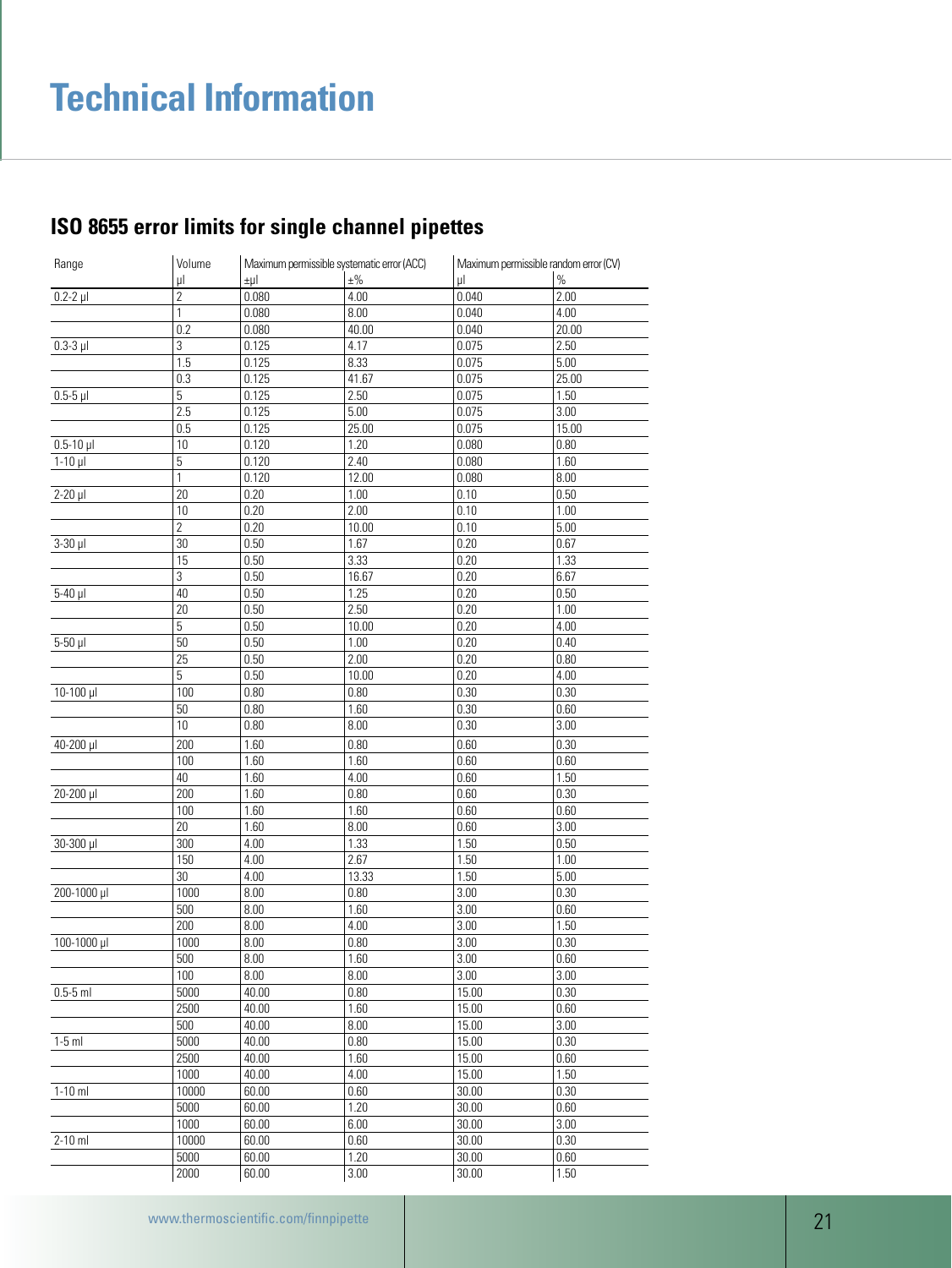| Range         | Volume |             | Maximum permissible systematic error (ACC) |       | Maximum permissible random error (CV) |  |
|---------------|--------|-------------|--------------------------------------------|-------|---------------------------------------|--|
|               | μl     | $\pm \mu I$ | $±\%$                                      | μl    | $\%$                                  |  |
| $1-10$ $\mu$  | 10     | 0.240       | 2.40                                       | 0.160 | 1.60                                  |  |
|               | 5      | 0.240       | 4.80                                       | 0.160 | 3.20                                  |  |
|               |        | 0.240       | 24.00                                      | 0.160 | 16.00                                 |  |
| $5-50$ $\mu$  | 50     | 1.00        | 2.00                                       | 0.40  | 0.80                                  |  |
|               | 25     | 1.00        | 4.00                                       | 0.40  | 1.60                                  |  |
|               | 5      | 1.00        | 20.00                                      | 0.40  | 8.00                                  |  |
| $10-100$ µ    | 100    | 1.60        | 1.60                                       | 0.60  | 0.60                                  |  |
|               | 50     | 1.60        | 3.20                                       | 0.60  | 1.20                                  |  |
|               | 10     | 1.60        | 16.00                                      | 0.60  | 6.00                                  |  |
| 30-300 µl     | 300    | 8.00        | 2.67                                       | 3.00  | 1.00                                  |  |
|               | 150    | 8.00        | 5.33                                       | 3.00  | 2.00                                  |  |
|               | 30     | 8.00        | 26.67                                      | 3.00  | 10.00                                 |  |
| $50 - 300$ µl | 300    | 8.00        | 2.67                                       | 3.00  | 1.00                                  |  |
|               | 150    | 8.00        | 5.33                                       | 3.00  | 2.00                                  |  |
|               | 50     | 8.00        | 16.00                                      | 3.00  | 6.00                                  |  |
| 100-1200 µl   | 1200   | 32.00       | 2.67                                       | 12.00 | 1.00                                  |  |
|               | 600    | 32.00       | 5.33                                       | 12.00 | 2.00                                  |  |
|               | 100    | 32.00       | 32.00                                      | 12.00 | 12.00                                 |  |

### **ISO 8655 error limits for fixed volume Finnpipette fixed volume models**

| Range         | Volume | Maximum permissible systematic error (ACC) |         | Maximum permissible random error (CV) |       |
|---------------|--------|--------------------------------------------|---------|---------------------------------------|-------|
|               | μI     | $\pm \mu$                                  | $\pm\%$ | ul                                    | $\%$  |
| Fixed 1 µl    |        | 0.050                                      | 5.000   | 0.050                                 | 5.000 |
| Fixed 2 µl    | 2      | 0.080                                      | 4.000   | 0.040                                 | 2.000 |
| Fixed 5 µl    | 5      | 0.125                                      | 2.500   | 0.075                                 | 1.500 |
| Fixed 10 µl   | 10     | 0.120                                      | 1.200   | 0.080                                 | 0.800 |
| Fixed 20 µl   | 20     | 0.20                                       | 1.00    | 0.10                                  | 0.50  |
| Fixed 25 µl   | 25     | 0.50                                       | 2.00    | 0.20                                  | 0.80  |
| Fixed 50 µl   | 50     | 0.50                                       | 1.00    | 0.20                                  | 0.40  |
| Fixed 100 ul  | 100    | 0.80                                       | 0.80    | 0.30                                  | 0.30  |
| Fixed 200 µl  | 200    | 1.60                                       | 0.80    | 0.60                                  | 0.30  |
| Fixed 250 µl  | 250    | 4.00                                       | 1.60    | 1.50                                  | 0.60  |
| Fixed 500 µl  | 500    | 4.00                                       | 0.80    | 1.50                                  | 0.30  |
| Fixed 1000 µl | 1000   | 8.00                                       | 0.80    | 3.00                                  | 0.30  |
| Fixed 2000 µl | 2000   | 16.00                                      | 0.80    | 6.00                                  | 0.30  |
| Fixed 3000 µl | 3000   | 40.00                                      | 1.33    | 15.00                                 | 0.50  |
| Fixed 5000 µl | 5000   | 40.00                                      | 0.80    | 15.00                                 | 0.30  |
| Fixed 10 ml   | 10000  | 60.00                                      | 0.60    | 30.00                                 | 0.30  |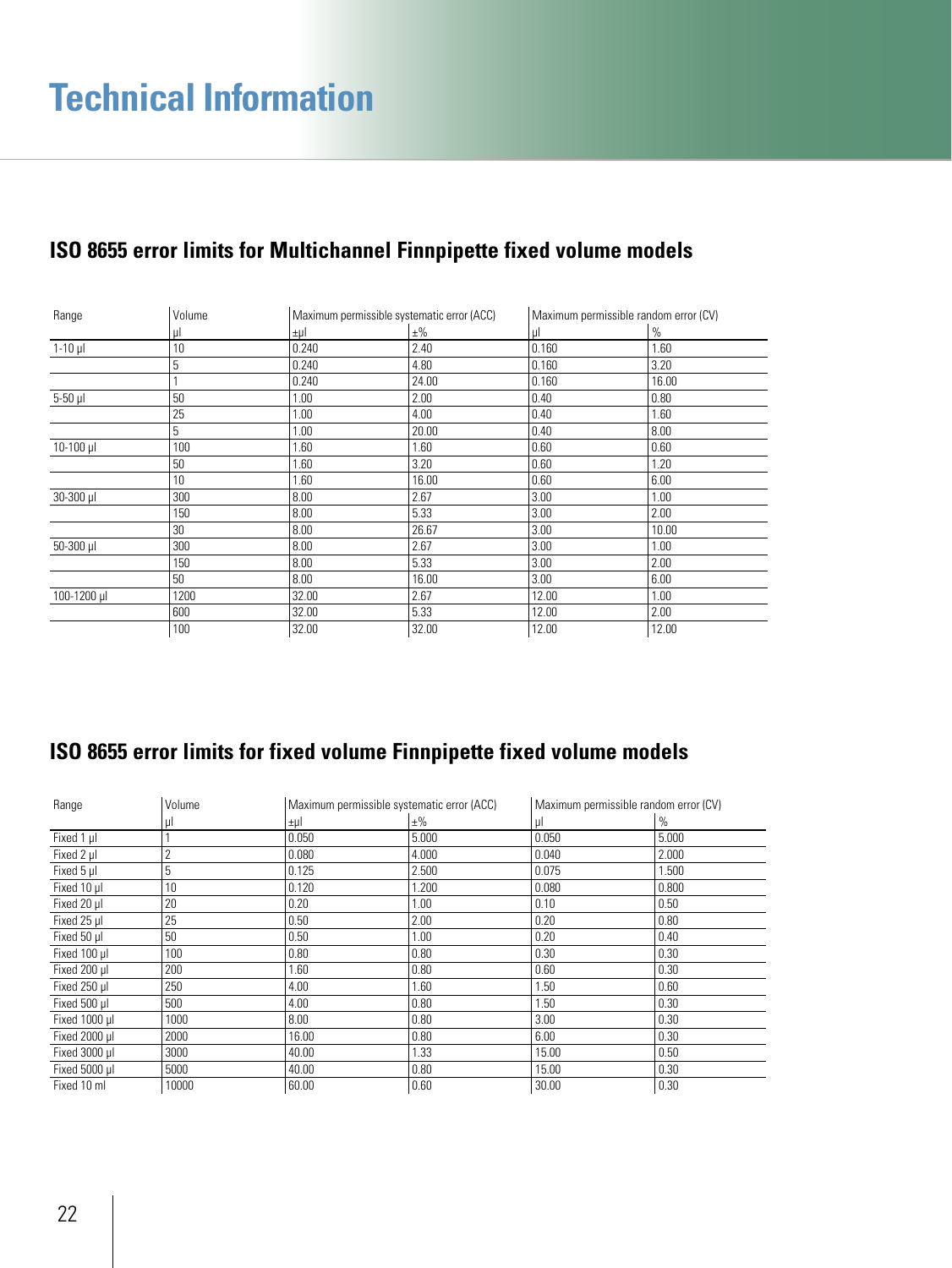## **Technical Information**

### **Thermo Scientific Finnpipette Warranty Registration**

We offer an industry-leading five-year warranty for manual Finnpipettes and a two-year warranty for electronic Finnpipettes with web registration. All non-registered customers automatically obtain a three-year warranty for manual pipettes and one-year warranty for electronic pipettes.

To register, go to **www.thermoscientific.com/finnpipette** and select Pipette Warranty Registration.



### **Troubleshooting**

| <b>Defect</b>                                      | <b>Possible reason</b>                                                  | <b>Solution</b>                          |  |
|----------------------------------------------------|-------------------------------------------------------------------------|------------------------------------------|--|
| Leakage                                            | Tip incorrectly attached                                                | Attach firmly                            |  |
|                                                    | Foreign particles between tip and tip cone                              | Clean tip cones attach new tips          |  |
|                                                    | Foreign particles between<br>the piston, the O-ring and<br>the cylinder | Clean and grease O-ring<br>and cylinder  |  |
|                                                    | Insufficient amount of grease<br>on cylinder and O-ring                 | Grease accordingly                       |  |
|                                                    | 0-ring damaged                                                          | Change the O-ring                        |  |
| <b>Inaccurate</b>                                  | Incorrect operation                                                     | Follow instructions carefully            |  |
| dispensing                                         | Tip incorrectly attached                                                | Attach firmly                            |  |
|                                                    | Calibration altered                                                     | Recalibrate according to instructions    |  |
| Inaccurate dispens-<br>ing with certain<br>liquids | High viscosity liquids may<br>require recalibration                     | Recalibrate with the liquids in question |  |